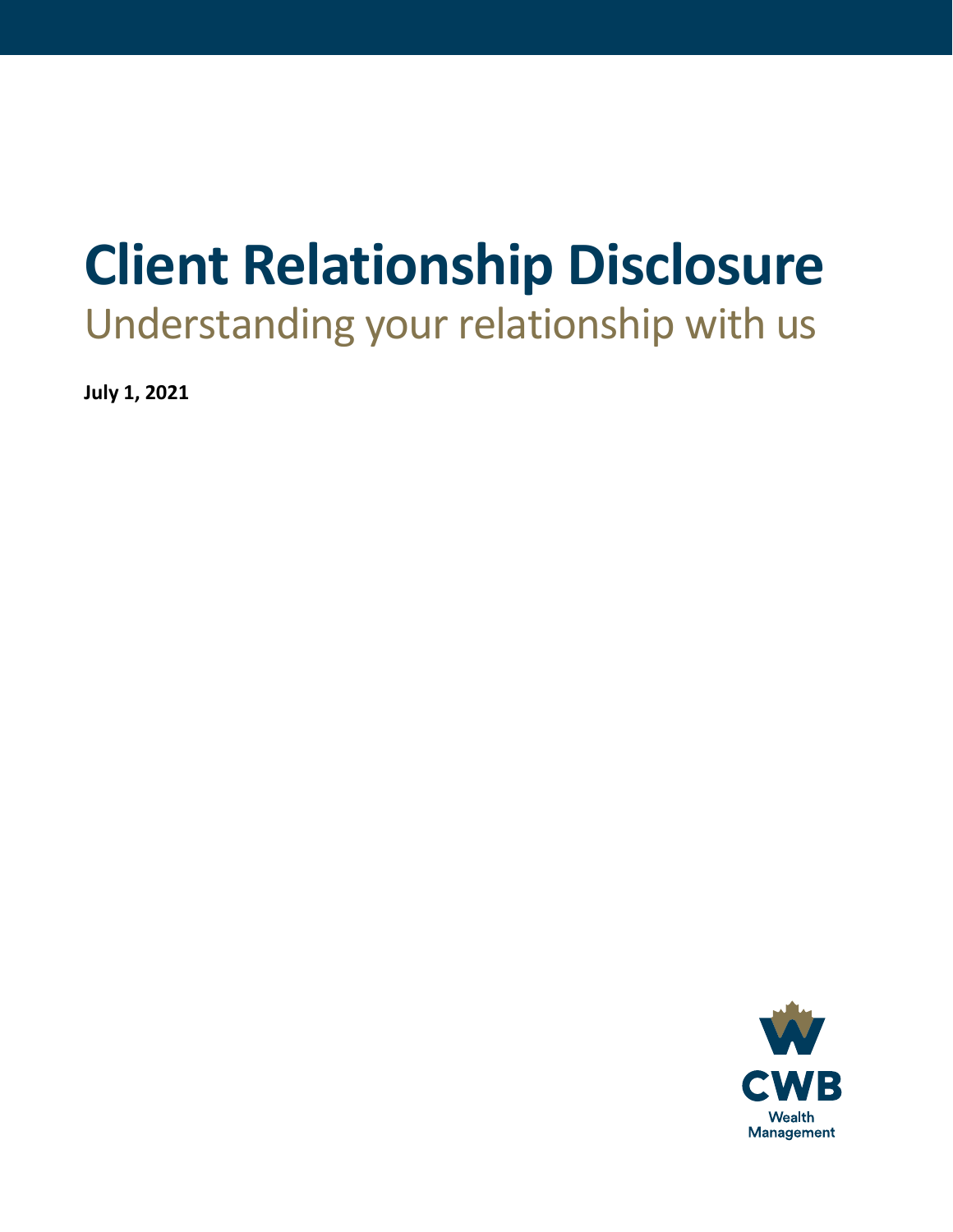# **Contents**

| <b>About CWB Wealth Management</b><br><b>Our Services and Products</b><br><b>Our Services</b>                                                    | 4<br>4<br>4 |
|--------------------------------------------------------------------------------------------------------------------------------------------------|-------------|
| <b>Our Products</b>                                                                                                                              | 5           |
| <b>Your Managed Account with CWB Wealth Management</b><br><b>Account Fees and Fund Operating Expenses</b>                                        | 5<br>5      |
| <b>CWB WM Pooled Funds</b>                                                                                                                       | 5           |
| Pooled Funds Managed By CWB WM                                                                                                                   | 6           |
| <b>CWB "A" Series Mutual Funds</b>                                                                                                               | 6           |
| <b>CWB "O" Series Funds</b>                                                                                                                      | 6           |
| <b>Consulting Services</b>                                                                                                                       | 7           |
| "Know Your Client" and Suitability<br>Information We Need to Collect                                                                             | 7<br>7      |
| <b>Our Suitability Obligation</b>                                                                                                                | 7           |
| Your Obligation to CWB WM                                                                                                                        | 7           |
| <b>Custodial Arrangements</b><br>Custody, Delivery & Receipt of Securities                                                                       | 8<br>8      |
| <b>Account Statements and Performance Reporting</b><br><b>Quarterly Account Statements</b>                                                       | 9<br>9      |
| Annual Report on Charges and Other Compensation and<br><b>Investment Performance</b>                                                             | 9           |
| <b>Benchmarks</b>                                                                                                                                | 9           |
|                                                                                                                                                  |             |
| <b>Fair Allocation of Investment Opportunities</b><br><b>Conflicts of Interest</b><br><b>Related Issuers and Connected Issuers to CWB Wealth</b> | 10<br>10    |
| Management                                                                                                                                       | 10          |
| <b>Revenue Based Compensation</b>                                                                                                                | 11          |
| <b>Related Canadian Registrants</b>                                                                                                              | 11          |
| <b>Dealing with Affiliates</b>                                                                                                                   | 11          |
| <b>Employees, Officers and Directors</b>                                                                                                         | 11          |
| <b>Code of Conduct</b>                                                                                                                           | 11          |
| <b>Personal Trading Activities</b>                                                                                                               | 11          |
| <b>Personal Entertainment and Gifts</b>                                                                                                          | 12          |
| <b>Effecting Portfolio Transactions (including Client Brokerage</b><br>Commissions)                                                              | 12          |
| Disclosure Regarding Transacting/Advising in Related and<br><b>Connected Issuers, and Cross Trades</b>                                           | 13          |
| <b>Referral Fee Disclosure</b>                                                                                                                   | 13          |
| <b>Outside Business Activities</b>                                                                                                               | 14          |
| <b>Deposit Insurance Disclosure</b>                                                                                                              | 14          |
| <b>Trailing Commission Disclosure</b>                                                                                                            | 14          |

*CWB Wealth Management Client Relationship Disclosure July 2021*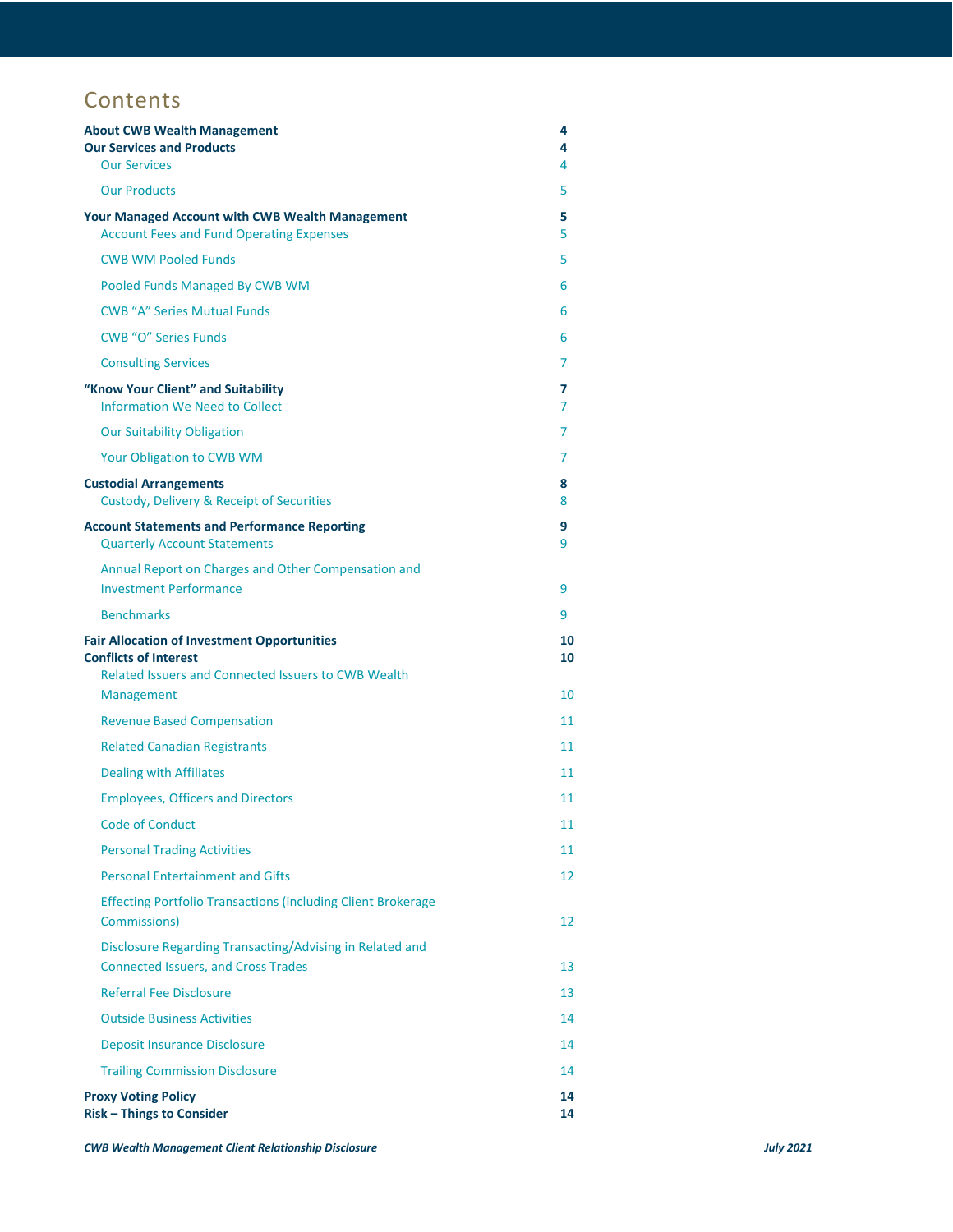| <b>Use of Leverage</b><br><b>Complaint Handling Policy</b><br><b>CWB Financial Group Privacy Statement</b><br>YOUR PRIVACY IS IMPORTANT TO US | 15<br>15<br>17<br>17 |
|-----------------------------------------------------------------------------------------------------------------------------------------------|----------------------|
| <b>ABOUT OUR PRIVACY STATEMENT</b>                                                                                                            | 17                   |
| WHY DO WE COLLECT AND USE YOUR PERSONAL INFORMATION?                                                                                          | 17                   |
| HOW DO WE COLLECT YOUR PERSONAL INFORMATION?                                                                                                  | 18                   |
| HOW DO WE PROTECT YOUR PERSONAL INFORMATION?                                                                                                  | 19                   |
| WHEN DO WE SHARE OR DISCLOSE YOUR PERSONAL<br><b>INFORMATION?</b>                                                                             | 20                   |
| <b>YOUR CONSENT AND YOUR CHOICES</b>                                                                                                          | 21                   |
| <b>IMPORTANT INFORMATION</b>                                                                                                                  | 21                   |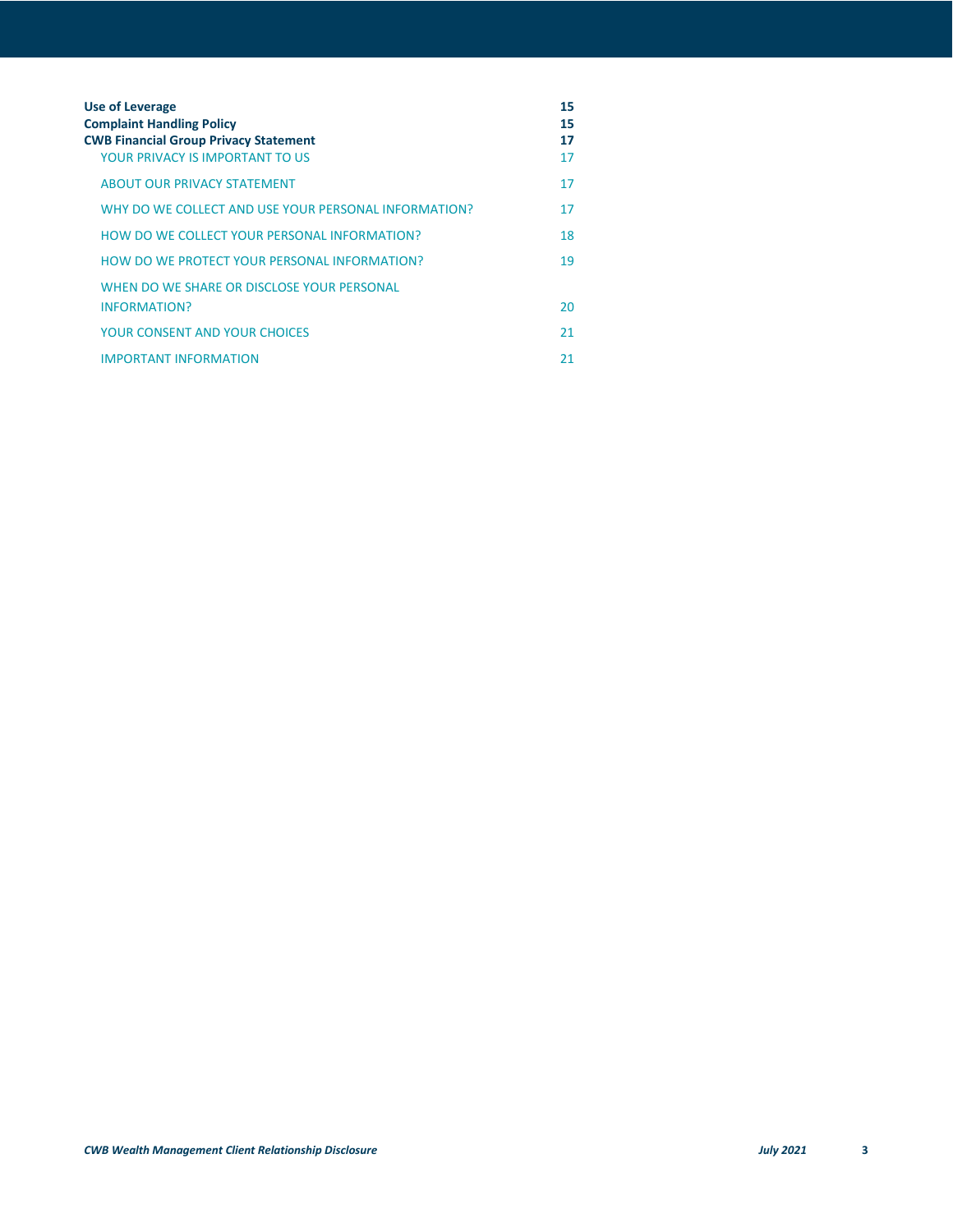Dear Client,

Thank you for making CWB Wealth Management Ltd. ("CWB WM") your wealth management company of choice.

As a client of CWB WM, it is important that you understand your relationship with us. This Client Relationship Disclosure ("CRD") provides you with important information about our respective roles and responsibilities, your CWB WM account(s), and the services we provide. Please read this document carefully.

If there are material changes that impact this CRD, we will promptly inform you. If you have any questions related to the content of this document, please do not hesitate to contact your Portfolio Manager.

<span id="page-3-0"></span>References to "we", "our", "us", "the Firm", and "the Manager" refer to CWB WM.

## **About CWB Wealth Management**

CWB Wealth Management is a leader in the Canadian private wealth industry, with more than 200 wealth professionals across Canada. We take a fully integrated approach to wealth management, with customized strategies designed to address our clients' unique goals. Our highly qualified professional teams deliver sophisticated financial planning experiences, complemented by institutional quality investment management. Along with our affiliate brands, we are proud to serve private wealth clients in both English and French, and to offer specialized investment management and advisory capabilities for institutional clients and Indigenous communities.

CWB WM is registered as a portfolio manager in each of the provinces of Canada, as an exempt market dealer in Alberta, British Columbia, Manitoba, Ontario and Saskatchewan, and Newfoundland and Labrador and as an investment fund manager in Ontario and Alberta. As an investment fund manager, CWB WM is responsible for the day-to-day business and affairs of the various pooled and mutual funds it manages. As portfolio manager, it provides portfolio management services to private clients and to the funds it manages. While CWB WM is not in the business of trading securities generally, it acts as an exempt market dealer to allow clients to invest in its own CWB WM pooled funds (the "Private Funds"). These Private Funds may only be purchased and held by discretionary portfolio managed clients of CWB WM.

CWB WM is a subsidiary of Canadian Western Bank and a member of the CWB Financial Group, which consists of Canadian Western Bank and its subsidiaries and affiliates. TE Wealth is a business name and trademark of CWB WM. Leon Frazer & Associates, Doherty & Bryant Financial Strategists, and TE Indigenous Services are business names belonging to CWB WM. The services you receive may be offered to you using any of these trademarked or business names.

<span id="page-3-1"></span>For more information about CWB WM, please visi[t www.cwbwealth.com,](http://www.cwbwealth.com/) [www.tewealth.com](http://www.tewealth.com/) or [www.leonfrazer.com](http://www.leonfrazer.com/)

# **Our Services and Products**

#### <span id="page-3-2"></span>**Our Services**

At CWB WM, we provide discretionary portfolio management services (the "IM Services") to individuals, corporations, trusts, estates, institutions, and not-for-profit organizations through segregated fully managed accounts (the "Accounts"). By signing a Discretionary Managed Account Agreement ("DMAA"), you are authorizing your Portfolio Manager to make investment decisions on your behalf in accordance with the terms of the DMAA, as well as your Investment Policy Statement ("IPS") or other similar document. Among other things, these documents outline important parameters such as your investment needs and objectives, financial circumstances, and risk tolerance, as well as any other unique circumstances to be considered in determining your investment portfolio. Your DMAA will contain additional disclosure and information on the terms and conditions of the IM Services.

In addition to the IM Services, we offer you access to other professionals across CWB WM who can provide expertise in areas such as retirement and financial planning, insurance solutions, succession and estate planning, tax services, and executive education services (the "Consulting Services", see below).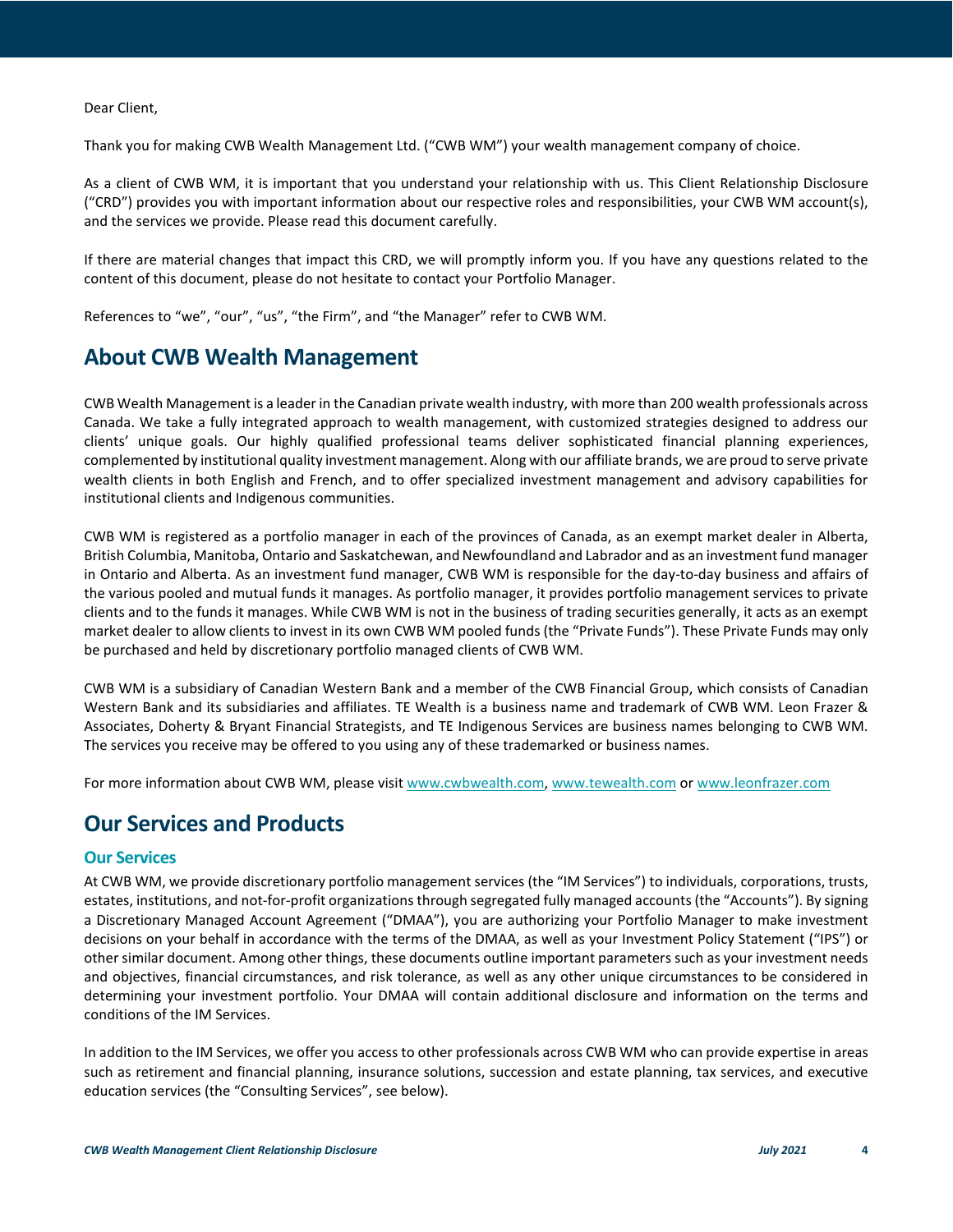These services may be offered separately or as part of a larger wealth management service offering that includes both the Consulting and IM Services.

#### <span id="page-4-0"></span>**Our Products**

Accounts may hold the following investment products:

- Cash and cash equivalents such as T-bills and other money market instruments
- Fixed income or debt securities such as bonds and debentures, and preferred shares
- Equities, including warrants
- Investment funds, including mutual funds and Private Funds managed by us or our affiliates (e.g. CWB Core Funds, CWB Onyx Portfolio Series Funds, CWB M&P Private Pooled Funds, Prosperity Funds, Leon Frazer Funds)

Your Portfolio Manager may choose to incorporate some or all of these asset types into your Account. In each case, your Portfolio Manager assumes discretionary responsibility for building, managing, and monitoring your investment portfolio in accordance with the DMAA and your IPS.

### <span id="page-4-1"></span>**Your Managed Account with CWB Wealth Management**

Accounts are managed on a discretionary basis by CWB WM under the direction of duly-licensed Portfolio Manager(s) and in accordance with the investment strategies and mandates established in your IPS. In certain circumstances there may be assets held in your account, which are excluded from the Portfolio Manager's discretionary authority. For example, you may have deposited a security into your account that cannot be sold due to market conditions or other trading restrictions. In such circumstances, this fact will be noted in the IPS or other documentation in relation to your Account, and we will only transact on those investments based on your instructions. CWB WM is not responsible for the investment performance of such securities.

#### <span id="page-4-2"></span>**Account Fees and Fund Operating Expenses**

In consideration for providing the IM Services, we charge a quarterly discretionary management fee, which is set out in our Fee Schedule and calculated as a percentage of the assets in your Account (the "Management Fee"), plus applicable taxes. The Management Fee is charged against the assets held in your Account. A minimum annual Management Fee applies to all Accounts.

We do not charge additional fees to open, operate or maintain an account with us. All these costs are part of your Management Fee; however, you may be charged third party fees, as described in the paragraph below.

We will provide you at least 60 days written notice prior to charging any new or increased charges associated with the operation, transfer, or termination of your Account.

Segregated portfolios held at a custodian will be charged certain fees or expenses by third parties who provide services in relation to your Account, including the custodian and the brokers or dealers who execute securities transactions for your Account. The fees and expenses charged to you by these parties will vary from time to time and will be deducted from your Account according to the agreement you have signed with the custodian. If you require further information, please speak with your Portfolio Manager.

We will typically prorate fees to take into account each significant capital contribution or withdrawal made by the client (with the exception of contributions or withdrawals below a threshold amount as determined by us) during the relevant month or quarter.

#### <span id="page-4-3"></span>**CWB WM Pooled Funds**

As part of your account with us, we may invest your assets in Private Funds managed by us. If we use such Private Funds as part of the management of your account, you will indirectly bear a proportion of the relevant fund's operating expenses. As Manager to the Pooled Funds, CWB WM will charge a management fee to the Private Funds. CWB WM will also charge various administrative fees to the Private Funds. Typical fund expenses include legal, audit and trustee fees, custodial costs and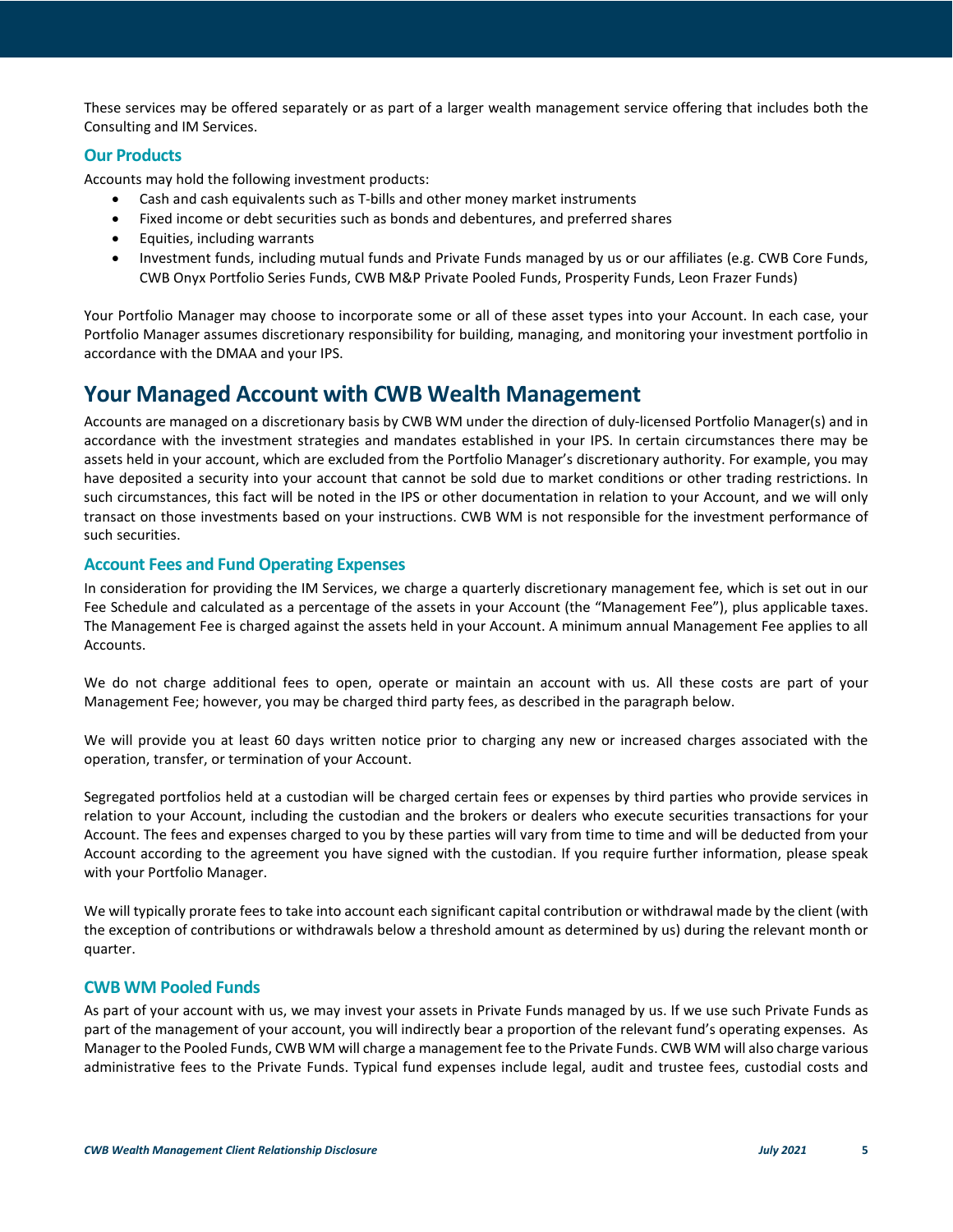country registration fees. The fees that we receive and expenses associated with the Private Funds that may be included in your account can be made available to you at your request. Our fees are subject to all applicable sales and other taxes.

If we recommend that a portion of the funds in your account be managed by a third party manager, you will enter in to an agreement with such manager, where any additional fees payable by you will be set out. CWB WM does not receive any compensation from any third party managers at any time.

#### <span id="page-5-0"></span>**Pooled Funds Managed By CWB WM**

Each of the following investment funds is a Private Fund managed by the Manager:

- Jov Prosperity Canadian Fixed Income Fund
- Jov Prosperity Canadian Equity Fund
- Jov Prosperity U.S. Equity Fund
- Jov Prosperity International Equity Fund
- Leon Frazer Canadian Dividend Fund
- Leon Frazer Income Stability Fund
- Leon Frazer US Dividend Companion Fund
- JOV Leon Frazer Bond Fund
- JOV Leon Frazer Preferred Equity Fund

#### <span id="page-5-1"></span>**CWB "A" Series Mutual Funds**

CWB WM offers a series of mutual funds, which include an embedded fee called the Management Expense Ratio ("MER"). The MER represents fees paid to the investment fund manager, which includes the cost of professional investment management, supervision, administration, operations and service support directly related to the fund. The Management Fee will not be applied to holdings of any CWB "A" Series Funds within an Account Instead, clients holding units of the CWB "A" Series Funds pay, indirectly through their ownership of the fund, the MER charged by the investment fund manager is as follows:

- CWB Core Equity Fund 1.29%
- CWB Onyx Diversified Income 1.12%
- CWB Onyx Canadian Equity 2.10%
- CWB Onyx Global Equity 1.99%
- CWB Onyx Conservative Solution 1.55%
- CWB Onyx Balanced Solution 1.90%
- CWB Onyx Growth Solution 2.05%

#### <span id="page-5-2"></span>**CWB "O" Series Funds**

Clients holding O-Series mutual fund units of the CWB Onyx Portfolio Series funds are charged the Management Fee, which includes the Expense Ratio ("ER") fee charged by the Mutual Funds. Please refer to the fee schedule you would have signed at account opening for the agreed upon Management Fee applicable to your Account. For 2020, the ER charged by the following funds were:

- CWB Onyx Diversified Income Fund 0.12%
- CWB Onyx Canadian Equity Fund 0.30%
- CWB Onyx Global Equity Fund 0.14%
- CWB Onyx Conservative Solution 0.25%
- CWB Onyx Balanced Solution 0.20%
- CWB Onyx Growth Solution 0.30%

For further information, please consult the Fund Facts or Simplified Prospectus provided to you at account opening and from time to time as required by securities law.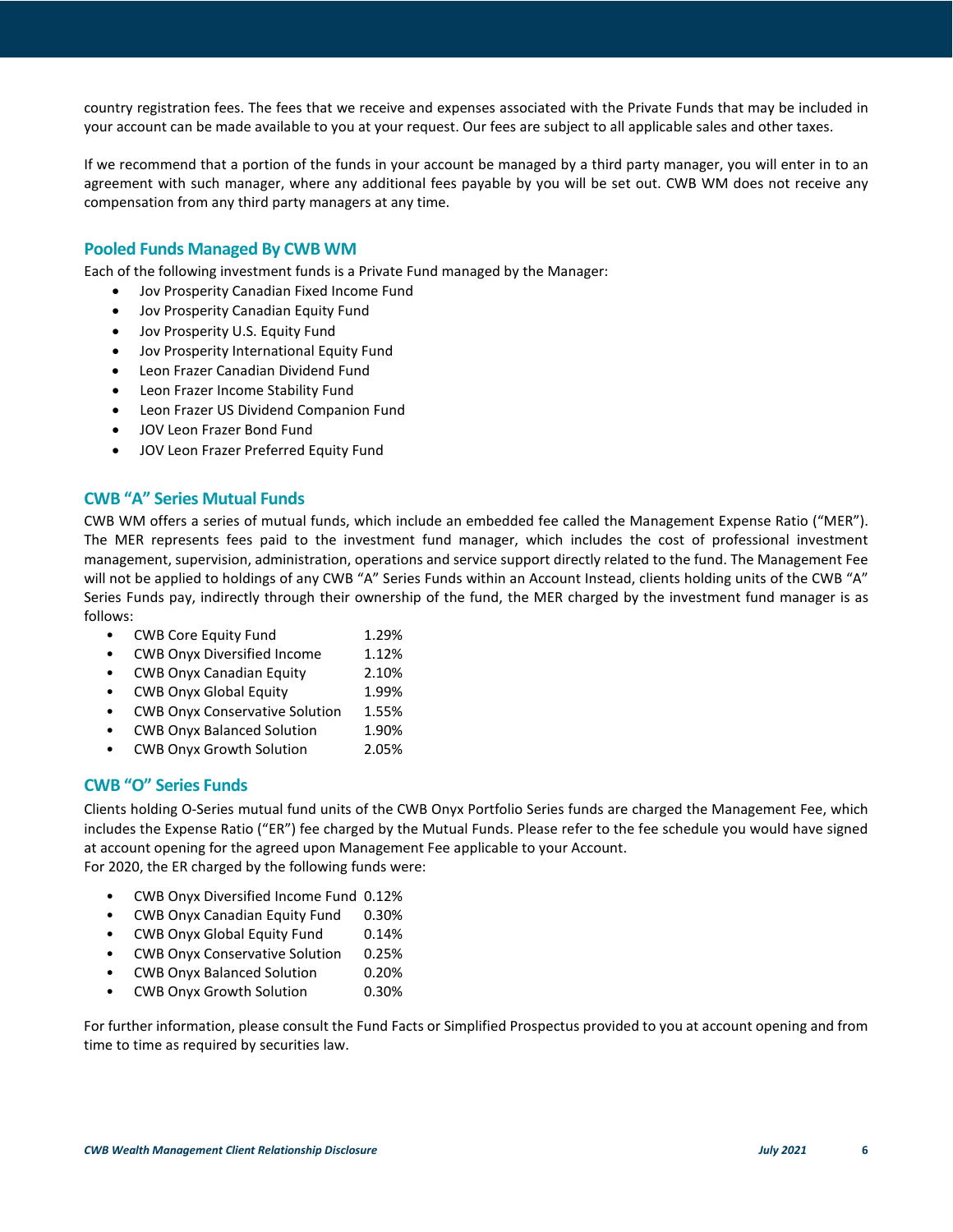#### <span id="page-6-0"></span>**Consulting Services**

CWB WM offers a suite of Consulting Services to its clients that include financial planning, wealth management, and tax services. These Consulting Services may be offered alone or in conjunction with the IM services. In cases where they are offered on their own, the client shall receive a fee schedule and engagement letter setting out the fees that are to be paid for the Consulting Services. In instances where the Consulting Services are offered in conjunction with the IM Services, a fee schedule will be provided to the client. That schedule will reflect fees to be paid for both the Consulting Services and the IM Services, as a percentage of assets under management.

# <span id="page-6-1"></span>**"Know Your Client" and Suitability**

#### <span id="page-6-2"></span>**Information We Need to Collect**

Under securities laws, we are required to collect and document sufficient and appropriate Know Your Client ("KYC") information to ensure that trades are suitable for you. In satisfying our KYC obligation, we require certain personal and financial data, including your name, age, address, telephone number, e-mail address, occupation, financial situation (income and net worth), and some information pertaining to your family. This information will be used for identification purposes, as well as to determine your investor profile, and will be collected at account opening and on an ongoing basis to ensure the information we have is current.

Based on the KYC information you provide, CWB WM will prepare an IPS, which will identify your investment objectives, investment restrictions, and risk tolerance, and determine an appropriate asset mix that is consistent with these factors. CWB WM will obtain your agreement to the IPS and manage your account on a discretionary basis in accordance with the IPS.

This means that we will ask you from time to time, to provide us with updated KYC information. At least annually, CWB WM will seek to update KYC information from each client to ensure that it has updated information with regard to each client's investor profile, objectives and risk tolerance to ensure suitability of investments.

#### <span id="page-6-3"></span>**Our Suitability Obligation**

In addition to the KYC requirement, we must ensure that we comply with the suitability obligations owed to our clients. Specifically, we have an obligation to ensure that, before we make a recommendation to, or accept an instruction from a client to buy or sell a security, the purchase or sale of that security must be suitable for the client.

We also assess suitability on a periodic basis, including in the following circumstances:

- When there is a change in your Portfolio Manager
- When we are informed about certain changes to your KYC information
- In response to certain changes in market conditions

#### <span id="page-6-4"></span>**Your Obligation to CWB WM**

As a client of CWB WM, it is important for you to participate in our relationship. In particular, we encourage you to:

- Keep us fully and accurately informed regarding your personal circumstance. Promptly advise us of any updates that could reasonably result in a change to the types of investments appropriate for you, such as a change to your income, investment objectives, marital status, risk tolerance, time horizon, or net worth.
- Review the documentation and other information we provide regarding your Account, transactions conducted on your behalf and the holdings in your portfolio, and ask us any questions you have about this information or your relationship with us.
- Ask questions and request information to address any questions you have about your Account, transactions conducted in your Account or the holdings in your portfolio, or your relationship with us or anyone acting on our behalf.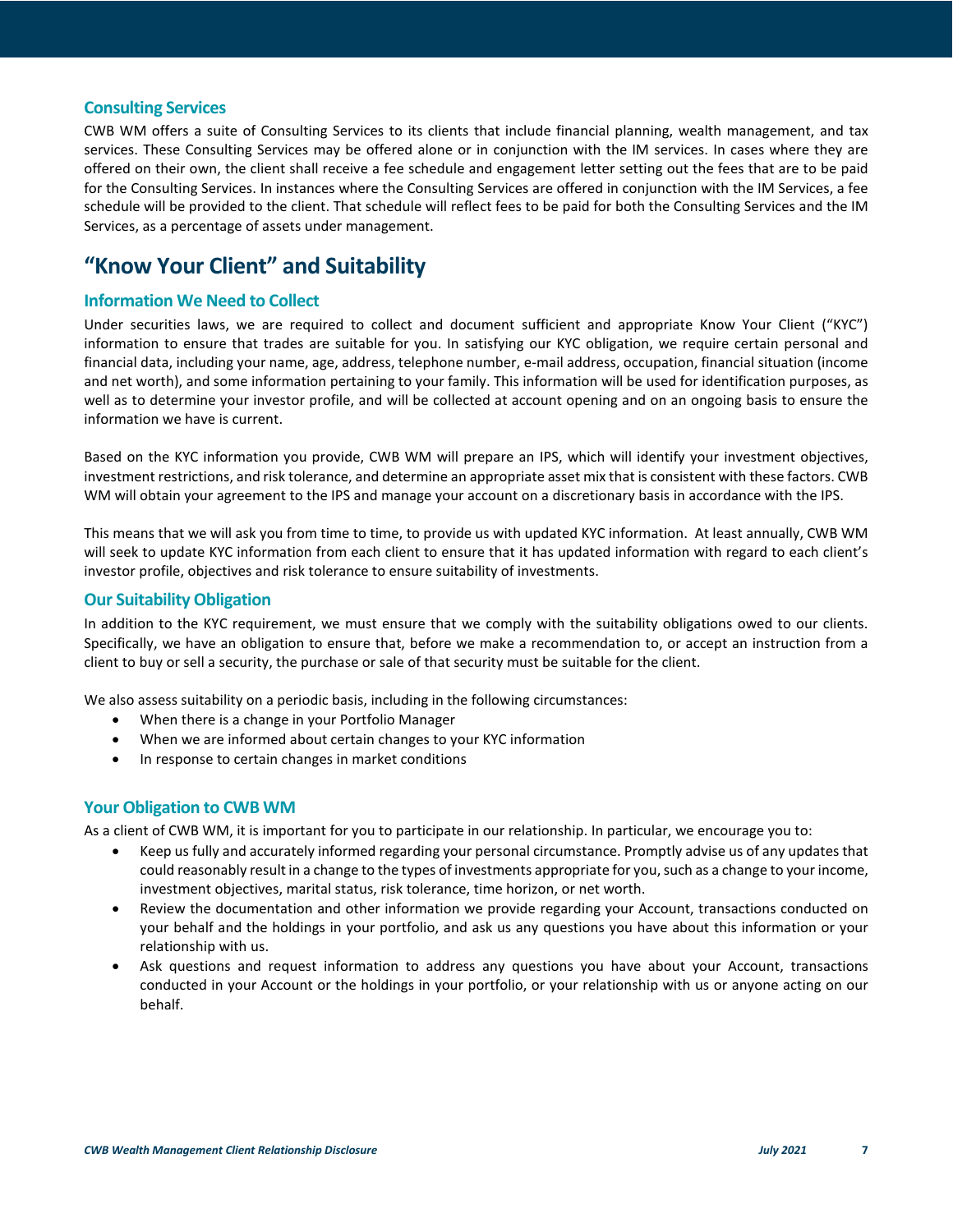# <span id="page-7-0"></span>**Custodial Arrangements**

#### <span id="page-7-1"></span>**Custody, Delivery & Receipt of Securities**

All assets forming part of your account(s) shall be held by a custodian pursuant to a separate agreement. We will at no time hold any assets, including any cash or securities, belonging to you. You may make arrangements with us for the assets of the account to be held by a custodian designated by you. You must give us copies of any authorization to such custodian regarding acceptance of instructions from us in relation to the account.

At your direction, CWB WM will designate a qualified party, including an affiliate, to act as the custodian (the "Custodian") of the assets in the Account (the "Managed Assets") and such party shall be responsible for the custody, settlement, receipt and delivery of any Managed Assets. CWB WM shall have no authority, responsibility or obligation with respect to the custody, settlement, receipt or delivery of any Managed Assets other than to direct, or cause, dealers and brokers to settle trades and deliver Managed Assets directly to or receive Managed Assets from the Custodian against payment. If any cash or Managed Assets are delivered to CWB WM, it shall promptly deliver them to the Custodian. You are solely responsible for paying all fees, expenses, and other charges relating to the custody of the assets as set out in your agreement with your Custodian.

Unless you otherwise direct us, Managed Assets are generally held in Canada in a fully disclosed, segregated account at either Canadian Western Trust Company ("CWT") or at RBC Investor & Treasury Services ("RBC ITS"), or National Bank Independent Network ("NBIN"). CWT is a Federal Trust Company and is regulated by the Office of the Superintendent of Financial Institutions ("OSFI"). RBC ITS is a provider of asset servicing, custody, payments and treasury services for financial and other institutional investors and is the brand name of RBC Investor Services Trust, a Federal Trust Company regulated by OSFI. NBIN is a provider of trust, custodial services and settlement services; is a member of and regulated by the Investment Industry Regulatory Organization of Canada ("IIROC"), the national self-regulatory organization that oversees all investment dealers and trading activity on debt and equity marketplaces in Canada. CWT, RBC ITS, and NBIN are each qualified custodians under applicable securities laws.

We may provide you with information to assist you in selecting certain service providers, which may include entities that are affiliated or related to us. By providing you with such information about the custodians you may use, we are deemed under National Instrument 31-103 *Registration Requirements, Exemptions and Ongoing Registrant Obligations* ("**NI 31-103**") to have 'directed or arranged' which custodian will hold your assets. As such, we are pleased to provide you with details about how your assets are held, and the risks and benefits of such arrangement.

Although CWB WM has trading authority over the Managed Assets held at CWT, RBC ITS, and NBIN (each, a "Custodian"), CWB WM does not have access to Managed Assets held at either Custodian and is not authorized to transfer securities or cash into or out of client accounts held at either Custodian.

CWT is a wholly owned subsidiary of Canadian Western Bank and an affiliate of CWB WM. However, CWT maintains a system of internal controls and supervision, which is independent from CWB WM, including separate management and separate personnel who perform custodial functions. CWT uses State Street Trust Company Canada ("State Street") as a sub-custodian. State Street is a Federal Trust Company regulated by OFSI and is a qualified sub-custodian under applicable securities laws.

RBC ITS is independent of CWB WM, is required to segregate assets from its own assets and is subject to regulatory oversight, minimum capital and insurance requirements. At your direction, RBC ITS may hold securities in client name or in its name, as nominee of the client.

Uninvested cash balances held at CWT or RBC ITS may be eligible for CDIC insurance, up to a maximum of \$100,000. Please consult your custodial agreement for more details.

NBIN is independent of CWB WM, is required to segregate assets from its own assets and is subject to regulatory oversight, minimum capital and insurance requirements. At your direction, NBIN may hold securities in client name or in its name, as nominee of the client. NBIN is a member of the Canadian Investor Protection Fund ("CIPF") that provides coverage within specified limits. At account opening, you will be provided with additional information.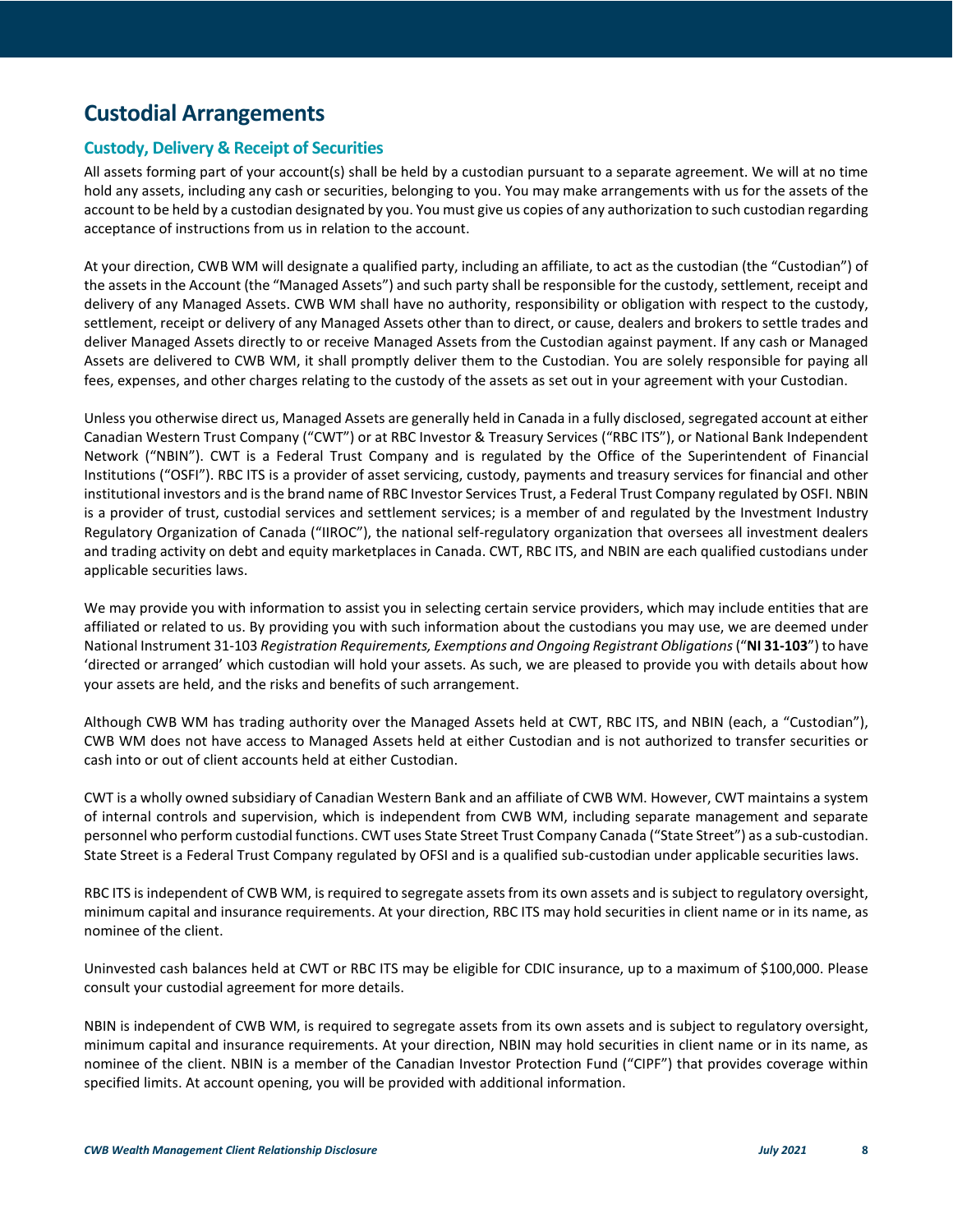Each of these entities is functionally independent of us and each meets the definition of both a "qualified custodian" and a "Canadian custodian" under NI 31-103.

Assets are held in Canada, making them more accessible to you in the extremely unlikely event of a bankruptcy of these entities. We do not use "foreign custodians" (as defined in NI 31-103) to hold client assets.

## <span id="page-8-0"></span>**Account Statements and Performance Reporting**

CWB WM will provide clients with the following reports:

#### <span id="page-8-1"></span>**Quarterly Account Statements**

CWB WM will provide you with an Account statement, at least quarterly, setting out each transaction executed during the reporting period, including the dates on which these transactions took place, and the names and quantities of the securities involved. Your quarterly Account statement also provides details regarding the names, quantities, costs and current values of the securities held in your Account, as well as information relating to how your securities are held, and whether they are subject to any deferred sales charges if sold. Generally, investment accounts are not covered by an investor protection fund, but if they are, it will be indicated on your statement. Other information provided in the statement includes the overall value of your Managed Assets, how this value has changed over the period, and the rate of return earned.

Your quarterly report details your time-weighted rate of return relative to a relevant benchmark. An investment performance benchmark is a standard reference against which the performance of a specific investment can be measured. By comparing the rate of return earned by your investment(s) to an appropriate benchmark (typically a broad stock or bond index, or a blend of such indices), you can see how the investment(s) you hold performed compared to the market. Your rate of return is affected by, among other things, changes in the value of your securities, dividends, interest, fees paid, as well as the timing of your deposits and withdrawals.

Quarterly Account statements are sent separately for each Account you hold with us, as well as on a consolidated basis for all household Accounts. Additionally, you have the option to request statements on a monthly basis.

#### <span id="page-8-2"></span>**Annual Report on Charges and Other Compensation and Investment Performance**

On an annual basis, we will provide you with a consolidated report on charges and other compensation and investment performance. This report details the fees you paid during the year, operating, transaction, or other charges related to your Managed Assets and your Account, and, if applicable, any charges relating to the purchase or sale of debt securities. The annual report also includes your money-weighted returns over various time periods, and the performance of your Account net of fees. The "money-weighted rate of return" measures how well your account has performed, taking into consideration the timing of your personal deposits and withdrawals, as well as most of the costs that are charged to your account.

#### <span id="page-8-3"></span>**Benchmarks**

To assist you in comparing your rate of return with a benchmark, we provide customized performance reporting against a blended benchmark that reflects your investments. The following are used in our blended benchmark models:

- S&P/TSX Composite Total Return Index
- S&P 500 Total Return Index (CAD)
- MSCI ACWI ex USA Total Return Index (CAD)
- MSCI EAFE Total Return Index (CAD)
- S&P/TSX Preferred Share Total Return Index
- FTSE/TMX Canada Universe Bond Total Return Index
- FTSE/TMX Canada 91 day T-bill Total Return Index

Keep in mind that benchmarks should be used as a guide only. Benchmark rates of return are calculated as prescribed under applicable securities laws. It is important to remember that benchmarks are based on how a sample portfolio performs. The sample portfolio does not consider how other factors such as tax considerations and fees will affect actual client returns. We may use indices other than those set out above in our reporting to you. Each chosen benchmark must be appropriate to the specific client Account in order to allow for an appropriate comparison between the performance of the Account and that of the benchmark. Examples include broad-based indices such as the S&P/TSX Index, DEX Universe Bond Index, S&P 500 Index,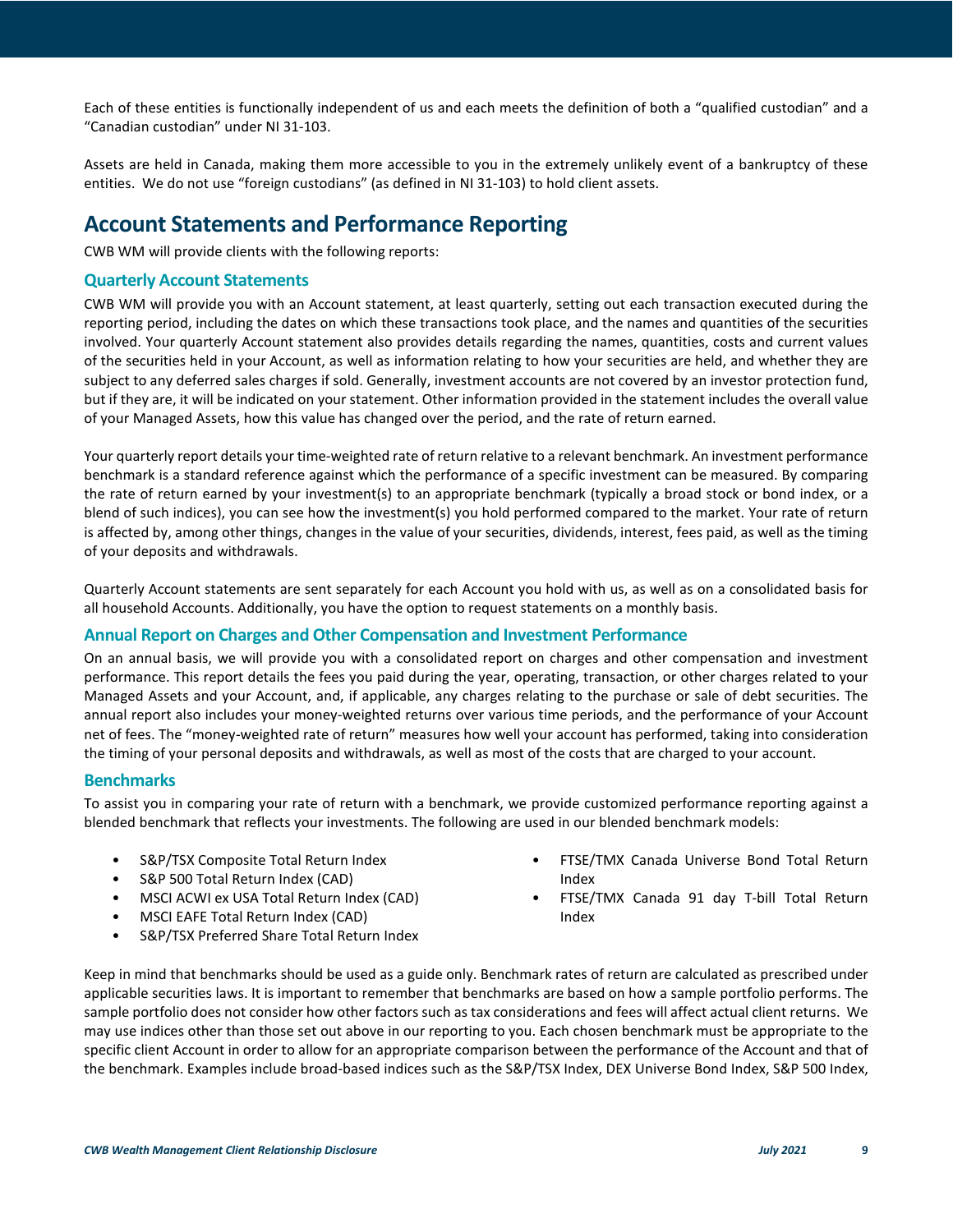and MSCI World Index, which represent large sets of securities on a particular exchange and show how a particular market is generally performing. CWB WM uses standard and appropriate benchmarks to measure client account performance.

# <span id="page-9-0"></span>**Fair Allocation of Investment Opportunities**

CWB WM has implemented an internal policy to provide for the fair and equitable allocation of investment opportunities among its clients. This ensures that all clients are treated fairly, particularly when multiple client accounts participate simultaneously in a purchase or sale of the same security or in any initial public offering. This is accomplished through prorata allocation among the different accounts that are involved in the transaction at the time the order is filled, at the average execution price. Where an order is partially filled, it is allocated across the affected client accounts in accordance with the original pro-rata allocation. We advocate fair and equitable treatment for all of our clients.

The following principles and practices are fundamental to CWB WM's commitment to treat all client Accounts fairly and equitably:

- All accounts are treated in a fair and equitable manner and favoring certain accounts over others is not permitted.
- No preferential allocation of partial fills takes place.
- Subject to clients' IPS, the executed portion of the order, including new issues, is prorated among individual accounts. Where pro-rata allocation is not appropriate (e.g. *de minimis* allocation), the Portfolio Manager and/or designate will reallocate based on objective criteria and in a manner that ensures all accounts receive fair and equitable treatment over time.
- Each account that participates in a block trade receives the identical average execution price.

# <span id="page-9-1"></span>**Conflicts of Interest**

The securities laws of the Canadian Provinces require CWB WM to make certain disclosures regarding conflicts of interest. The following section is meant to inform you of certain material conflict of interest that may exist or arise during your relationship with us. CWB WM views a conflict of interest to exist when the interests of a client are inconsistent with the interests of CWB WM.

It is the policy of CWB WM to take measures to avoid, control, identify, disclose, and respond to any situation where it deems a conflict of interest exists. CWB WM shall determine the level or risk for each situation where it deems a conflict of interest to exist and respond appropriately. This may mean avoiding a situation where it is deemed that proceeding would create a high risk for the client.

#### <span id="page-9-2"></span>**Related Issuers and Connected Issuers to CWB Wealth Management**

Related Issuers to CWB WM: A person or company is a "related issuer" to CWB WM if, through the ownership of, or direction or control over, voting securities or otherwise, the person or company is an influential security holder (as defined in securities legislation) of CWB WM, CWB WM is an influential security holder of the person or company, or if each of them is a related issuer of the same third person or company. At the date hereof, the following are related issuers of CWB WM:

- Canadian Western Bank
- Canadian Western Financial Ltd.
- CWB Insurance Solutions Ltd.
- Canadian Western Trust
- CWB McLean & Partners Wealth Management Ltd.

Connected Issuers to CWB WM: An issuer is a "connected issuer" to CWB WM if there is a relationship between the issuer and CWB WM, a related issuer of CWB WM, or a director or officer of CWB WM or a related issuer of CWB WM, that might lead a reasonable prospective purchaser of the securities of the connected issuer to question whether CWB WM and the issuer are independent. CWB WM generally carries on its activities independent of the other registered firms affiliated with it. However, from time to time there may be certain cooperative business arrangements between it and the other firms, such as arrangements relating to introduction of clients, distribution of products or administrative support.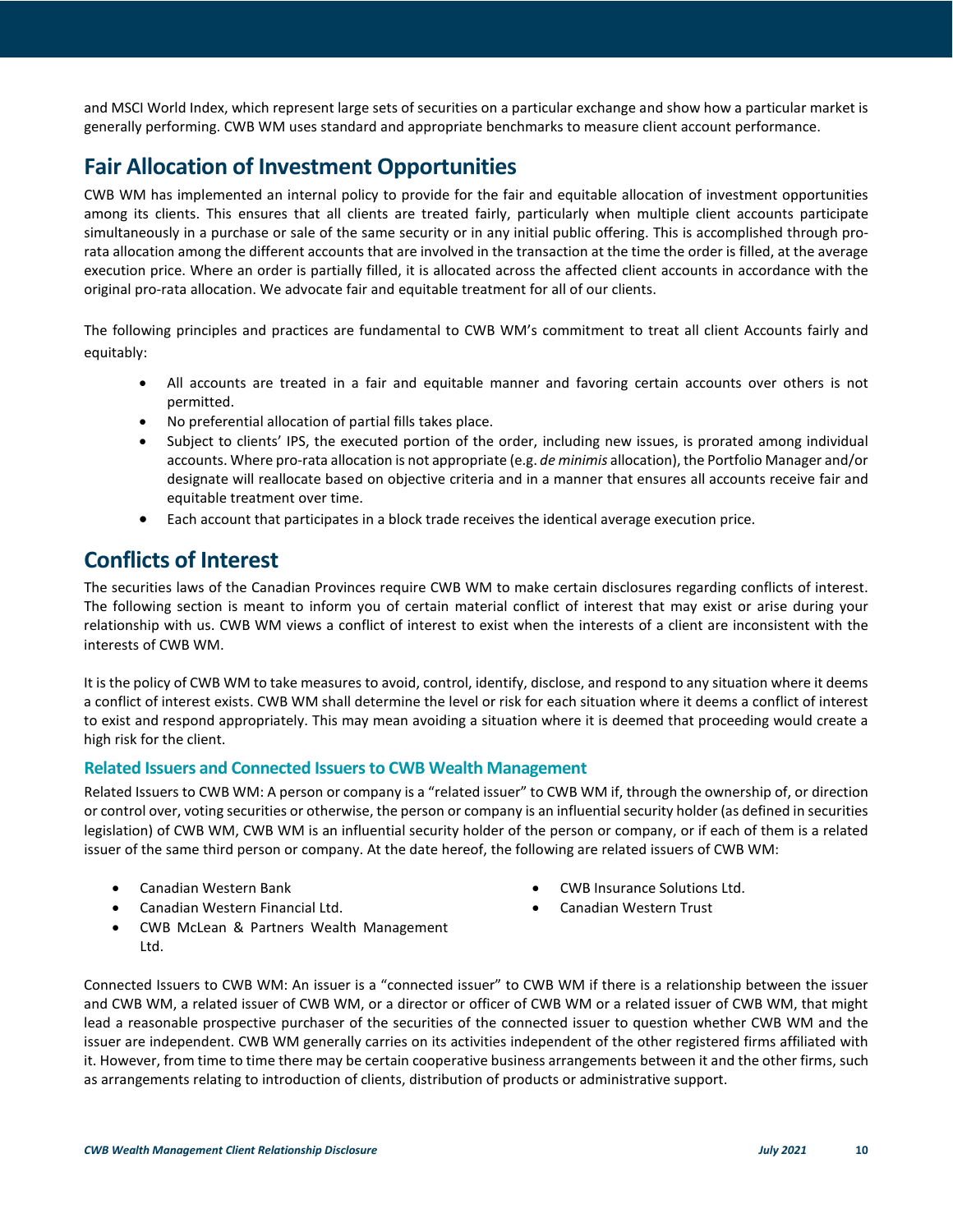Investment funds that have "CWB" or "CWB M&P" in their name are "connected issuers" to CWB WM. Where investment funds are used in your Account, CWB WM may invest in the CWB Onyx Portfolio Series Funds. However, your Account may also be invested in the CWB Core Funds, the CWB M&P Private Pooled Funds, the Private Funds and other CWB Financial Group investment funds and products. While CWB WM may also exercise its discretion to invest client accounts in third party investment funds and products, CWB WM is under no obligation to do so.

#### <span id="page-10-0"></span>**Revenue Based Compensation**

In cases where a client has entered into an DMAA to receive IM services from the Firm but also has requested Consulting Services from the Firm, those Consulting Services being delivered by a Financial Consultant (the "Consultant") duly-employed by the Firm, the Consultant may be compensated by salary/discretionary bonus or by a percentage of the Fees received by the firm from the Client for the IM Services. Additionally, Consultants may also receive compensation representing a percentage of the investment management fees collected as part of their overall compensation package connected to client retention and servicing where the client does not receive any Consulting Services. Portfolio Managers responsible for delivering the IM Services may also be paid salaries/discretionary bonuses or, in certain instances, may be compensated by a percentage of the Fees paid by the client to the Firm for the IM Services. CWB WM will disclose, where necessary, the nature and extent of the compensation structure to clients.

#### <span id="page-10-1"></span>**Related Canadian Registrants**

The following registrants in Canada are subsidiaries of Canadian Western Bank: CWB WM, and Canadian Western Trust Company. Canadian Western Financial Ltd. and CWB McLean & Partners Wealth Management Ltd. are subsidiaries of CWB WM.

#### <span id="page-10-2"></span>**Dealing with Affiliates**

From time to time, where permitted, CWB WM will enter into transactions in respect of banking, custody, brokerage, derivatives and foreign exchange, and registered plan administration and trusteeship services, on behalf of a client with Canadian Western Bank or an affiliate of Canadian Western Bank, whether these companies are acting in an agency or principal capacity. Canadian Western Bank or an affiliate of Canadian Western Bank will earn commissions, fees and/or spreads in connection with providing any of these services.

CWB WM may invest or deposit uninvested cash balances in a client's Account with Canadian Western Bank or an affiliate of Canadian Western Bank. Canadian Western Bank or the affiliate of Canadian Western Bank, as applicable, will earn and retain, or pay to CWB WM, all or part of any benefit resulting from such investment, deposit or other use that is in excess of the amount of interest paid to the client for the use of the uninvested cash balances. Although CWB WM, Canadian Western Bank and any affiliate of Canadian Western Bank must properly record such uninvested cash balances on its books, funds will not be segregated or held separately, and may be commingled with the cash balances of other client accounts.

#### <span id="page-10-3"></span>**Employees, Officers and Directors**

Some of the employees, officers and directors of CWB WM may also be officers or directors of Canadian Western Bank or its affiliates.

#### <span id="page-10-4"></span>**Code of Conduct**

We have a Code of Conduct, which sets out certain expected standards of conduct of our employees and includes restrictions and controls on outside activities of our employees and on personal trading of our employees. The Code of Conduct is designed to ensure that our employees act in accordance with applicable Canadian securities laws and other applicable laws, that they act in the best interests of CWB WM and our clients, that they avoid actual or potential conflicts of interest, and that they do not engage in personal securities transactions that are prohibited by law, such as insider trading, or that negatively impact our clients.

#### <span id="page-10-5"></span>**Personal Trading Activities**

Each of our employees, officers and directors are required to put the interests of our clients first, ahead of their own personal self-interests. In particular, any individual who has, or is able to obtain access to, non-public information concerning the portfolio holdings, the trading activities or the ongoing investment programs of our funds or client accounts, is prohibited from using such information for his or her direct or indirect personal benefit or in a manner which would not be in the best interests of our clients. These individuals also must not use their position to obtain special treatment or investment opportunities not generally available to our clients or the public. These individuals are only allowed to make a personal trade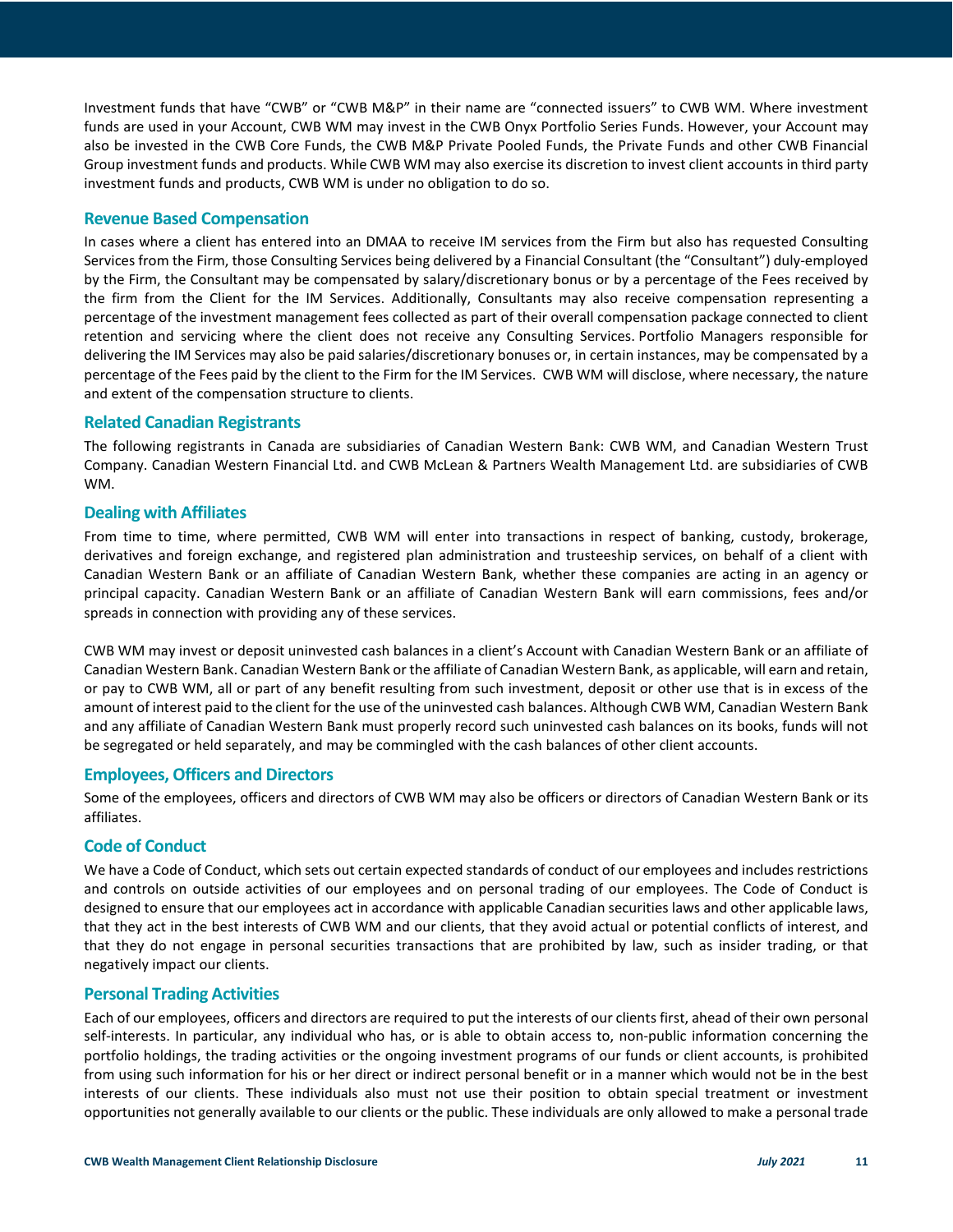if it falls within our personal trading policy or if our compliance officer has determined that such trade will not conflict with the best interest of our clients. We encourage our employees, officers and directors to invest primarily through our funds, where the investment objective of our funds matches an individual's investment objective, thereby reducing the amount of their personal investments and consequently, reducing the likelihood of a conflict of interest arising between us and our clients.

#### <span id="page-11-0"></span>**Personal Entertainment and Gifts**

The Firm has a Gifts and Entertainment policy that is intended to deter providers of gifts and entertainment from seeking special favours from CWB WM employees. The procedures are intended to address the concern regarding the activities performed and the business relationships established by investment professional because gifts of more than a nominal value may cause investment professionals to feel placed in a position of "obligation" and/or give the appearance of a conflict of interest.

#### <span id="page-11-1"></span>**Effecting Portfolio Transactions (including Client Brokerage Commissions)**

All decisions as to the purchase and sale of an Account's securities and all decisions as to the execution of portfolio transactions, including the selection of execution venues and broker-dealer and the negotiation, where applicable, of commissions or spreads, will be made, or caused to be made, by CWB WM as the portfolio manager of the Accounts.

The determination of brokerage allocation is a process by which CWB WM or an affiliate measures and evaluates a brokerdealer's ability to provide best execution, as well as their order execution capabilities, order execution products and services and research products and services. In seeking best execution in effecting portfolio transactions, a number of factors, including but not limited to execution price, speed of execution, certainty of execution, and overall cost of the transaction, are considered. The same criteria are used in selecting broker-dealers, regardless of whether the broker-dealer is an affiliate of CWB WM.

CWB WM maintains a best execution policy in order to oversee and ensure that it is meeting its best execution obligations

Broker-dealers are selected from a list of approved broker-dealers, who may charge a commission in excess of that charged by other broker-dealers if it is determined in good faith that the commission is reasonable in relation to the services being provided by the broker-dealer.

In certain circumstances, permitted goods or services may be received from broker-dealers in exchange for executing brokerage transactions with such broker-dealers. Two types of goods and services may be received: research goods and services (the "Research Goods and Services") and order execution goods and services (the "Order Execution Goods and Services").

Research Goods and Services include (i) advice as to the value of securities and the advisability of effecting transactions in securities; (ii) analyses and reports concerning securities, issuers, industries, portfolio strategies or economic or political factors and trends that may have an impact on the value of securities or investment strategies; (iii) seminars and conference fees; (iv) databases and software including, but not limited to, quantitative analytical software; (v) market data from feeds or databases; and (vi) post-trade analytics. Such goods and services may be provided by the executing broker-dealer directly or by a party other than the executing broker-dealer.

Order Execution Goods and Services include: (i) execution management systems and order management systems (to the extent they help arrange or effect a securities transaction); (ii) algorithmic trading software and market data (to the extent they assist in the execution of orders); and (iii) custody, clearing and settlement services that are directly related to an executed order that generated commissions. These goods and services may also be provided by the executing broker-dealer directly or by a party other than the executing broker-dealer.

Generally, the users of Research Goods and Services and Order Execution Goods and Services are CWB WM portfolio managers and analysts. In certain instances, goods and services received may contain some elements that qualify as Research Goods and Services and/or Order Execution Goods and Services along with other elements that are not permitted goods and services. This is commonly referred to as a "mixed use" product. If mixed use goods and services are obtained, brokerage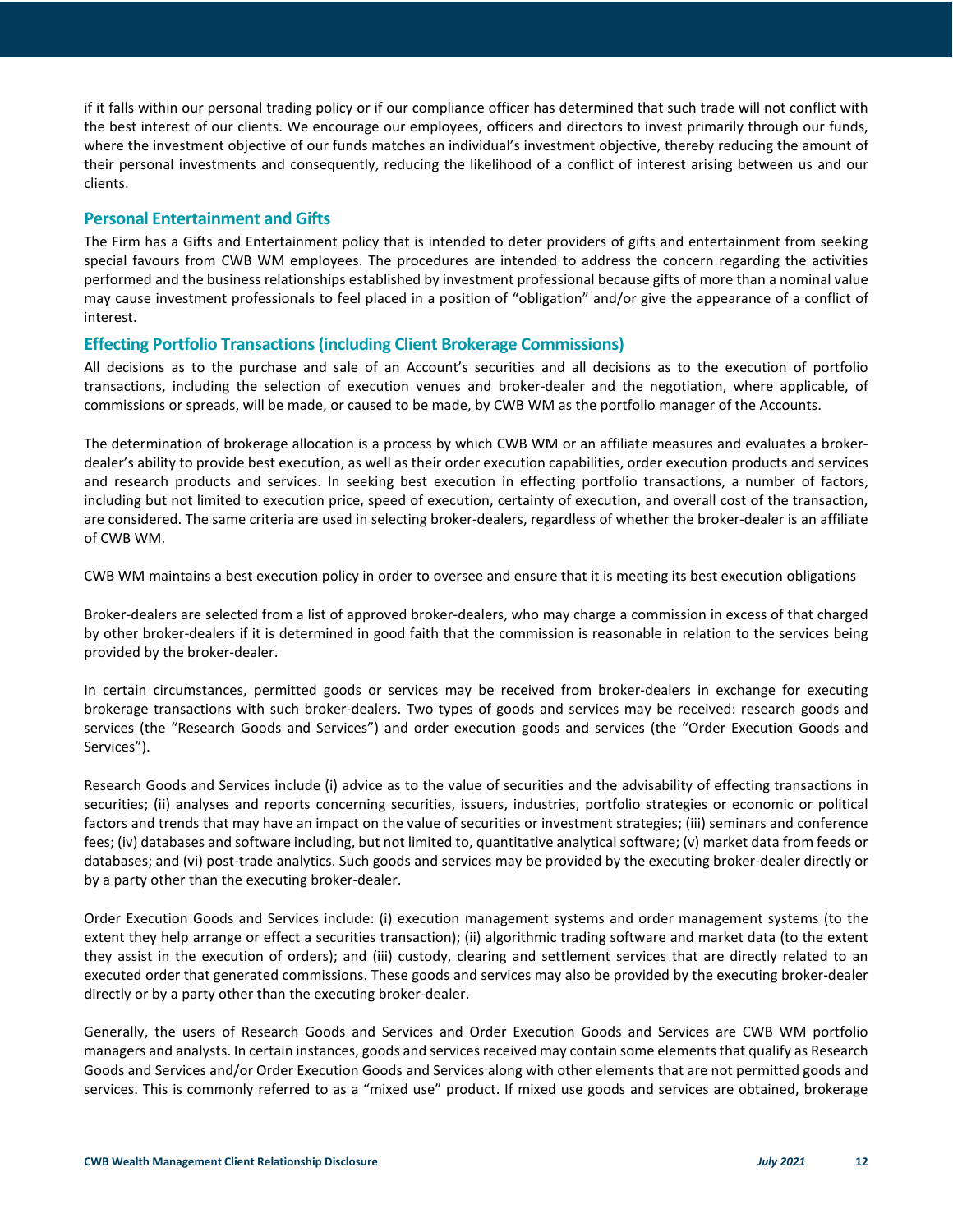commissions will only be used to pay for the portion of the goods and services that is permitted (i.e. Research Goods and Services and Order Execution Goods and Services).

CWB WM makes, or causes to be made, a good faith determination that its accounts and clients receive a reasonable benefit from the use of the Research Goods and Services and Order Execution Goods and Services, relative to the amount of brokerage commissions paid. Specifically, investment management teams determine brokerage allocation to the broker dealers based on a process which measures and evaluates the broker-dealers' ability to provide best execution of trades and the range of Research Goods and Services and Order Execution Goods and Services utilized.

For a list of broker-dealers or third parties who provided Research Goods and Services and/or Order Execution Goods and Services, please contact your portfolio manager.

#### <span id="page-12-0"></span>**Disclosure Regarding Transacting/Advising in Related and Connected Issuers, and Cross Trades**

Under Canadian securities laws, CWB WM is subject to certain rules that prohibit the trading of securities between a Client's managed account and an investment fund managed by the same manager, or between Managed Accounts. In the absence of exemptive relief from the securities regulatory authorities, CWB WM shall not knowingly cause an investment portfolio managed by it to purchase or sell securities from or to: CWB WM, a partner, director, officer, employee or agent of CWB WM; an affiliate of CWB WM or a partner, director, officer, employee or agent of an affiliate; an associate of any of these persons, or an investment portfolio for which any of them acts as an adviser (the "Cross Trades").

CWB WM has obtained relief that allows it to carry out Cross Trades of securities between Managed Accounts and between Managed Accounts and funds managed by CWB WM, subject in all cases to meeting the conditions of such exemptive relief.

CWB WM may also cause Accounts to be invested in investment funds managed by CWB WM or its affiliates and in which officers and directors of CWB WM may serve as officers or directors. Particulars of these transactions are set forth in your DMAA.

In accordance with applicable securities laws and a standing order of the applicable independent review committees of the CWB Funds, CWB Funds are permitted to hold units of other CWB Funds.

#### <span id="page-12-1"></span>**Referral Fee Disclosure**

A client may have been referred to CWB WM by an employee within the CWB Financial Group, who may or may not be registered to provide investment advice. The purpose of this referral is to better align the client's investment needs with the CWB Financial Group entity that can provide the specific services or products requested.

Referrals are made pursuant to arrangements among CWB WM, Canadian Western Bank, Canadian Western Financial Ltd., CWB Insurance Solution Ltd., Canadian Western Trust Company, and CWB McLean & Partners Wealth Management Ltd. A referral fee based upon a percentage of the transferred assets may be paid by CWB WM to the referring employee and/or his/her employer.

A brief description of a number of the CWB Financial Group entities, and the nature of the services which each provides, is set out below:

- Canadian Western Bank provides personal, private and commercial banking services.
- Canadian Western Trust is registered as a trust company across Canada providing trustee, custodial and administrative solutions for financial advisors, corporations and individuals.
- Canadian Western Financial Ltd. is registered as a mutual fund dealer and sells CWB Core Funds and CWB Onyx Portfolio Series Funds through dealing representatives located in Canadian Western Bank branches.
- CWB McLean & Partners Wealth Management Ltd. is registered as an investment fund manager, exempt market dealer and investment dealer.
- CWB Insurance Solutions provides financial planning services and risk products through licensed insurance agents.

CWB WM has a strategic relationship with PPI Solutions Inc. and certain independent insurance agents, whereby commissions are shared or referral fees paid for the purpose of promoting and selling risk products.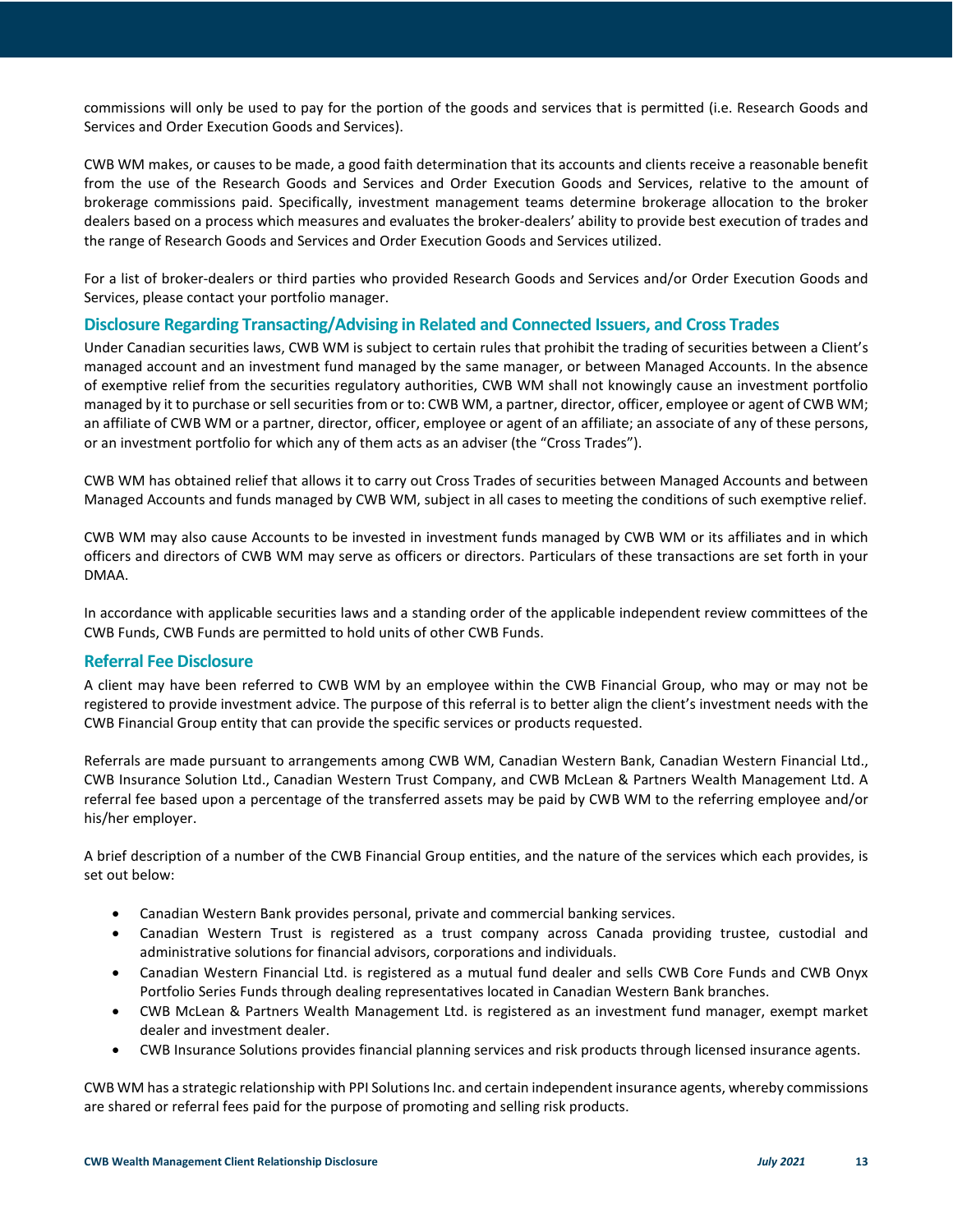The details of these referral arrangements, including the parties to the referral arrangement, the manner in which the referral fee for services is calculated, and the party to whom it is paid will be provided to you in a separate document. All services resulting from a referral arrangement relating to your account that require registration under applicable securities legislation will be provided by CWB WM.

Clients are also referred to CWB WM by outside third parties. CWB WM makes the appropriate disclosure to clients referred to it in such cases, pursuant to applicable securities laws.

#### <span id="page-13-0"></span>**Outside Business Activities**

At times, individuals may participate in outside business activities such as serving on a board of directors, participating in community events or pursuing personal outside business interests. CWB WM has policies in place, which require individuals to avoid situations where a conflict of interest may arise, and for registered individuals to seek approval prior to initiating an outside business activity.

#### <span id="page-13-1"></span>**Deposit Insurance Disclosure**

CWB WM is a subsidiary of and a separate corporate entity from Canadian Western Bank and Canadian Western Trust Company. Assets held in CWB WM Accounts are not insured by Canadian Western Bank, the Canada Deposit Insurance Corporation ("CDIC") or by any other government deposit insurer, and their values may fluctuate.

#### <span id="page-13-2"></span>**Trailing Commission Disclosure**

Where securities of mutual funds managed by companies that are not associated or affiliated with CWB WM are held in a client's Account, CWB WM may receive trail commissions for services provided to clients in respect of those funds. No portion of the trailer commission will be paid by CWB WM to a client's portfolio manager.

Throughout this document we have identified conflicts of interest that may arise in the course of our relationship with you. Additional conflicts of interest related to the mutual funds held in your Account will be disclosed in the simplified prospectus, fund facts or other disclosure document for the funds, copies of which are available upon request.

## <span id="page-13-3"></span>**Proxy Voting Policy**

When exercising voting rights in relation to securities held in our Accounts, the key principle guiding us is our commitment to exercise those rights in a manner that is in the best interests of our clients. This means that we must take steps to perform the necessary due diligence on the proxy, and to ensure the voting decision is based on the relevant facts, an analysis of the issues involved and an assessment of the potential outcomes. A copy of our Proxy Voting Policy is available upon request.

## <span id="page-13-4"></span>**Risk – Things to Consider**

Securities laws require us to provide all clients with a description of risks that you should consider when making an investment decision, even though you have retained us to make investment decisions on your behalf. This information is set out below.

You should carefully consider whether an investment is appropriate for you in light of your experience, objectives, financial resources and other relevant circumstances. You should understand the nature of the investment and the extent of your exposure to risk. Depending on the nature of your investment, the type of investment risk will vary. Investment risks include:

- Capital risk the risk that you may lose the money you invest.
- Liquidity risk the risk that your investment may not be readily saleable.
- Currency risk the risk that currency movements alone may affect the value of your investment if it is held in another currency.
- Interest rate risk the risk that the principal of a debt instrument that you have invested in will go up or down depending on the interest rates in the economy going up and down.
- Business risk the risk inherent in the operations of the entity or industry in which you have invested.
- Financial risk the risk associated with the amount of leverage or debt that the entity in which you have invested used to finance assets.
- Market risk the risk that the market value of an investment will rise or fall based on overall stock market conditions rather than each company's performance.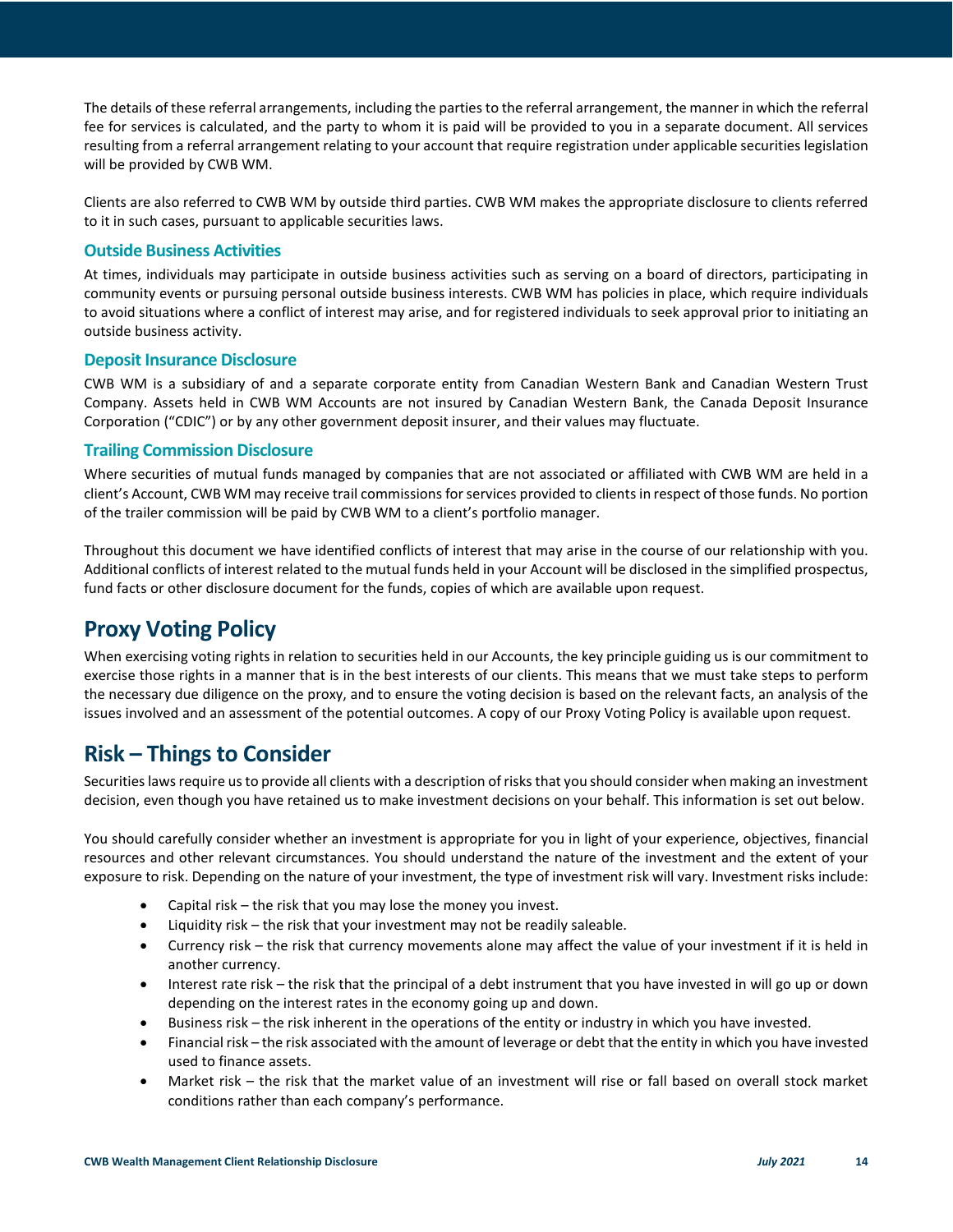- Commodity risk the risk that exposures to certain commodities, or to companies whose business is dependent on commodities, may be directly affected by movements in the price of the commodities.
- Concentration risk the lack of diversification across sectors, regions or countries and may result in higher volatility.
- Risk of loss of key personnel the operations of CWB WM is dependent on a small number of key officers and employees, the loss of any of whom could have an adverse effect.
- Unforeseen geopolitical or other events risk **-** the value of investments may be negatively impacted by unforeseen geopolitical and other events such as natural and environmental disasters, pandemics, epidemics, terrorism, war, military confrontations, regulatory events, and governmental or quasi-governmental actions.

The specific risks associated with an investment in the mutual funds held in your Account are described in the simplified prospectus and other disclosure documents for the funds. Copies of these documents are available upon request.

# <span id="page-14-0"></span>**Use of Leverage**

Using borrowed money to finance the purchase of securities involves greater risk than a purchase using cash resources only. If you borrow to purchase securities, your responsibility to repay the loan and pay interest as required by its terms remains the same even if the value of the securities purchased declines. Where a loan is obtained from Canadian Western Bank to purchase securities in your Account, both Canadian Western Bank, through interest earned on the loan, and CWB WM, through the management fees on the assets purchased for your Account using the proceeds of such loan, will earn revenue.

# <span id="page-14-1"></span>**Complaint Handling Policy**

If you have a complaint that relates to any advising or trading activity of CWB WM or one of our representatives, we would like to hear from you. Such a complaint must be received by us within six (6) years of the day when you first knew, or reasonably ought to have known, of an act or omission that is a cause of or contributed to the compliant. Complaints should be reported in writing to the attention of the Chief Compliance Officer:

Chief Compliance Officer CWB Wealth Management Ltd. 1250 - 10303 Jasper Avenue NW Edmonton, AB T5J 3N6 Phone: 780-429-3500 or 1-888-292-9655 Email: Loretta.Carbonelli@cwbwealth.com Facsimile: 780-429-9680

We will acknowledge your complaint in writing within five days, investigate the matter and provide you with written notice of our decision to make an offer to resolve the complaint or deny it. As part of this process, we may request you to provide clarification or additional information to assist us with considering your complaint. An independent dispute resolution or mediation service is also being made available to you, at CWB WM's expense, with respect to a complaint if either of the following circumstances apply: (a) after 90 days of CWB WM's receipt of the complaint, CWB WM has not given you written notice of its decision to make an offer to resolve the complaint or deny it, and you have notified the independent dispute resolution or mediation service that you wish to have the complaint considered by the service; or (b) within 180 days of your receipt of written notice of CWB WM's decision to make an offer to resolve the complaint or deny it, you have notified the independent dispute resolution or mediation service that you wish to have the complaint considered by the service, provided, however, that you must agree that any amount you claim for the purpose of the independent dispute resolution or mediation service's consideration of the complaint will be no greater than \$350,000. Except in Québec, the Ombudsman for Banking Services and Investments ("OBSI") is the independent dispute resolution or mediation service that is being made available to you at CWB WM's expense for an eligible complaint.

OBSI works confidentially and in an informal manner. It is not like going to court, and you do not need a lawyer. During its investigation, OBSI may interview you and representatives of our firm. We are required to cooperate in OBSI's investigations. Once OBSI has completed its investigation, it will provide its recommendations to you and us; OBSI's recommendations are not binding. OBSI can recommend compensation of up to \$350,000. If your claim is higher, you will have to agree to that limit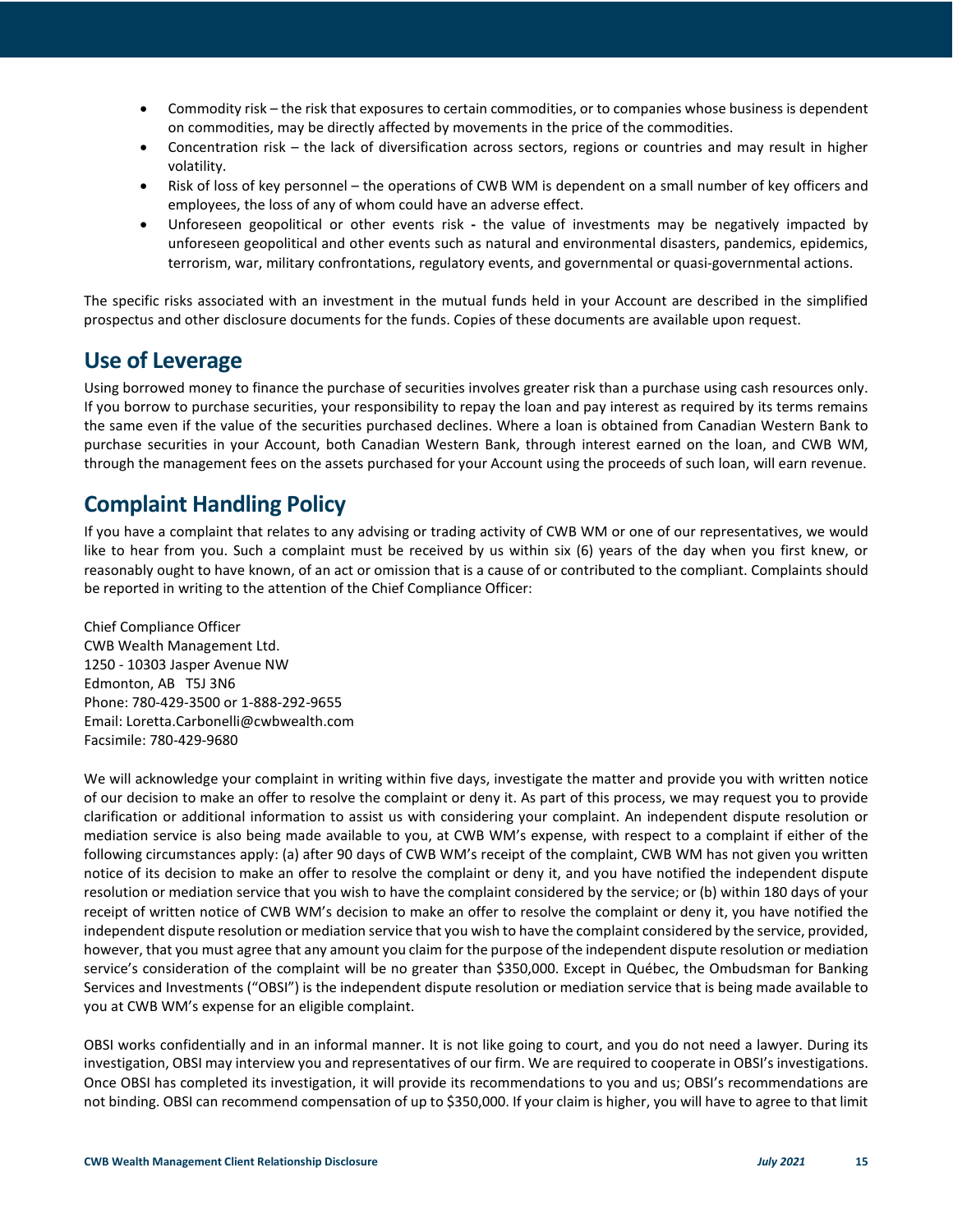on any compensation you seek through OBSI. If you want to recover more than \$350,000, you may want to consider another option, such as legal action, to resolve your complaint. You can contact OBSI via email at ombudsman@obsi.ca or telephone at 1-888-451-4519 or 416-287-2877 in Toronto for more details.

Although OBSI's services are being made available to you, this does not restrict your ability to take a complaint to a dispute resolution or mediation service of your choosing at your own expense, or to bring an action in court. Keep in mind that there are time limits for taking legal action.

If you are a resident of Québec, you may consider using the free mediation services offered by the Autorité des marchés financiers for the complaint.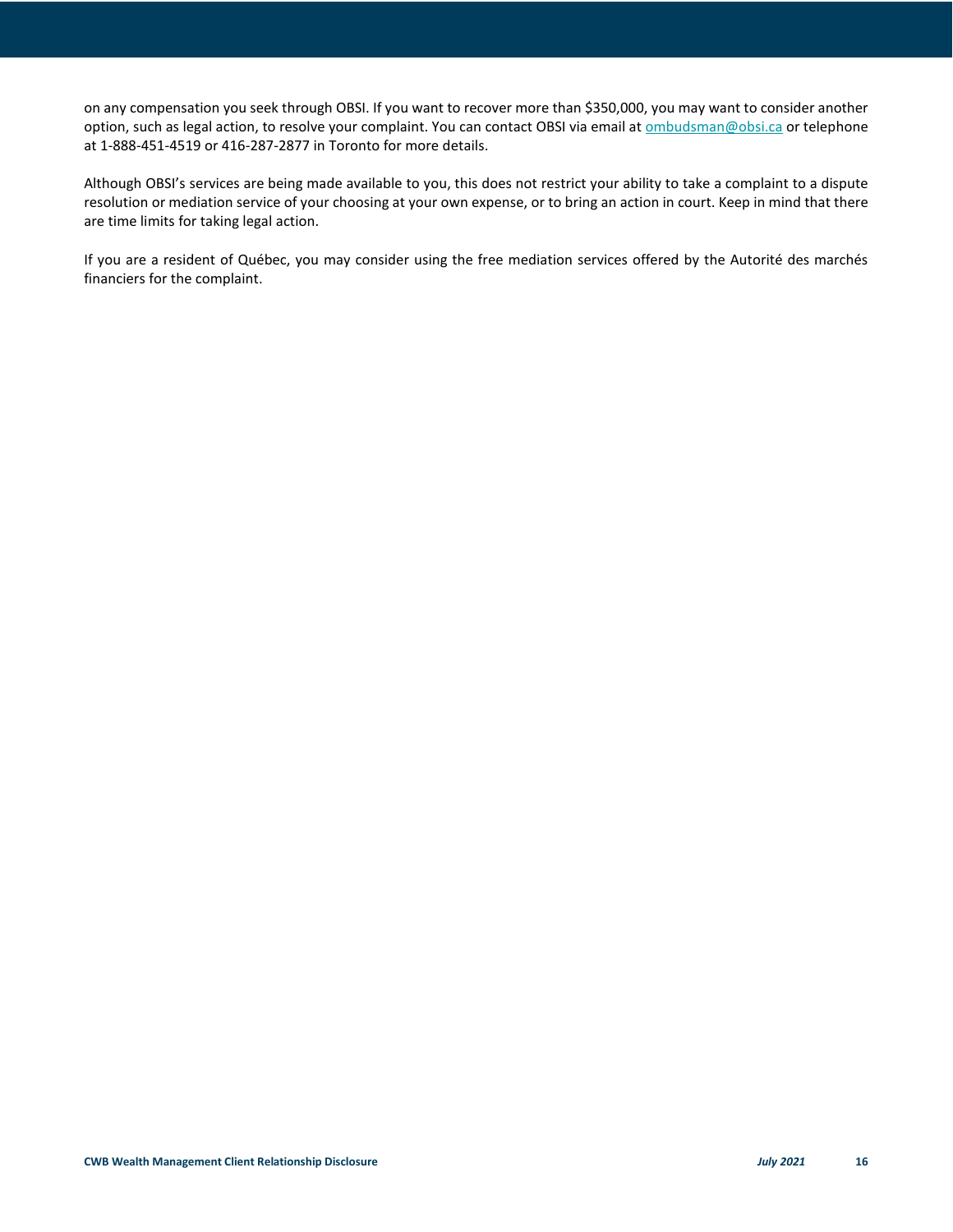# <span id="page-16-0"></span>**CWB Financial Group Privacy Statement**

#### <span id="page-16-1"></span>**YOUR PRIVACY IS IMPORTANT TO US**

Earning and maintaining trust is at the core of providing financial services. At CWB Financial Group, we understand this requires that we respect your privacy and protect the personal information you place in our care. This Privacy Statement outlines the privacy management practices we have adopted to safeguard your personal information and to comply with Canadian privacy law. It is also our public statement describing how we collect, use and disclose personal information, and the choices you may exercise in this regard.

#### **CWB FINANCIAL GROUP**

In this Privacy Statement, the words "we," "us," and "our" refer to CWB Financial Group, which is comprised of Canadian Western Bank and its subsidiaries:

#### **Banking**

- <sup>o</sup> Canadian Western Bank
- <sup>o</sup> Motive Financial

#### **Lending**

- <sup>o</sup> CWB Optimum Mortgage
- <sup>o</sup> CWB Equipment Financing
- <sup>o</sup> CWB Franchise Finance
- <sup>o</sup> CWB Maxium Financial
- <sup>o</sup> CWB National Leasing

#### **Wealth**

- <sup>o</sup> CWB Wealth Management
- <sup>o</sup> CWB McLean & Partners

#### **Trust**

<sup>o</sup> Canadian Western Trust

#### <span id="page-16-2"></span>**ABOUT OUR PRIVACY STATEMENT**

This section outlines what our Privacy Statement covers and what it does not cover. It also explains what we mean by "personal information".

#### **What this Privacy Statement covers**

<sup>o</sup> This Privacy Statement applies to CWB Financial Group's processing of personal information, which is information that identifies you as an individual, such as contact information (name, address, personal identification), account numbers, or details such as age, marital status, and financial information.

#### **What this Privacy Statement does not cover**

o This Privacy Statement does not apply to information about our legal entity customers, such as corporations and trusts, with the exception of information about individuals collected in the course of establishing and maintaining a commercial relationship with a legal entity (for example, information about legal entity officers, owners, directors, and guarantors). While many of the practices described in this Privacy Statement protect legal entity information, it is our contracts with our legal entity customers that govern our handling of legal entity information.

#### <span id="page-16-3"></span>**WHY DO WE COLLECT AND USE YOUR PERSONAL INFORMATION?**

The primary purpose for our collection and use of your personal informationissothatwemaydelivertheproductsandservices you request,andthataresuitedfor yourneeds. Forthispurpose,wemay request basic contactinformation and information about your financial needs. However, we sometimes request your personal information for additional purposes. These additional purposes follow. If we collect your personal information for a new purpose, we will identify that purpose.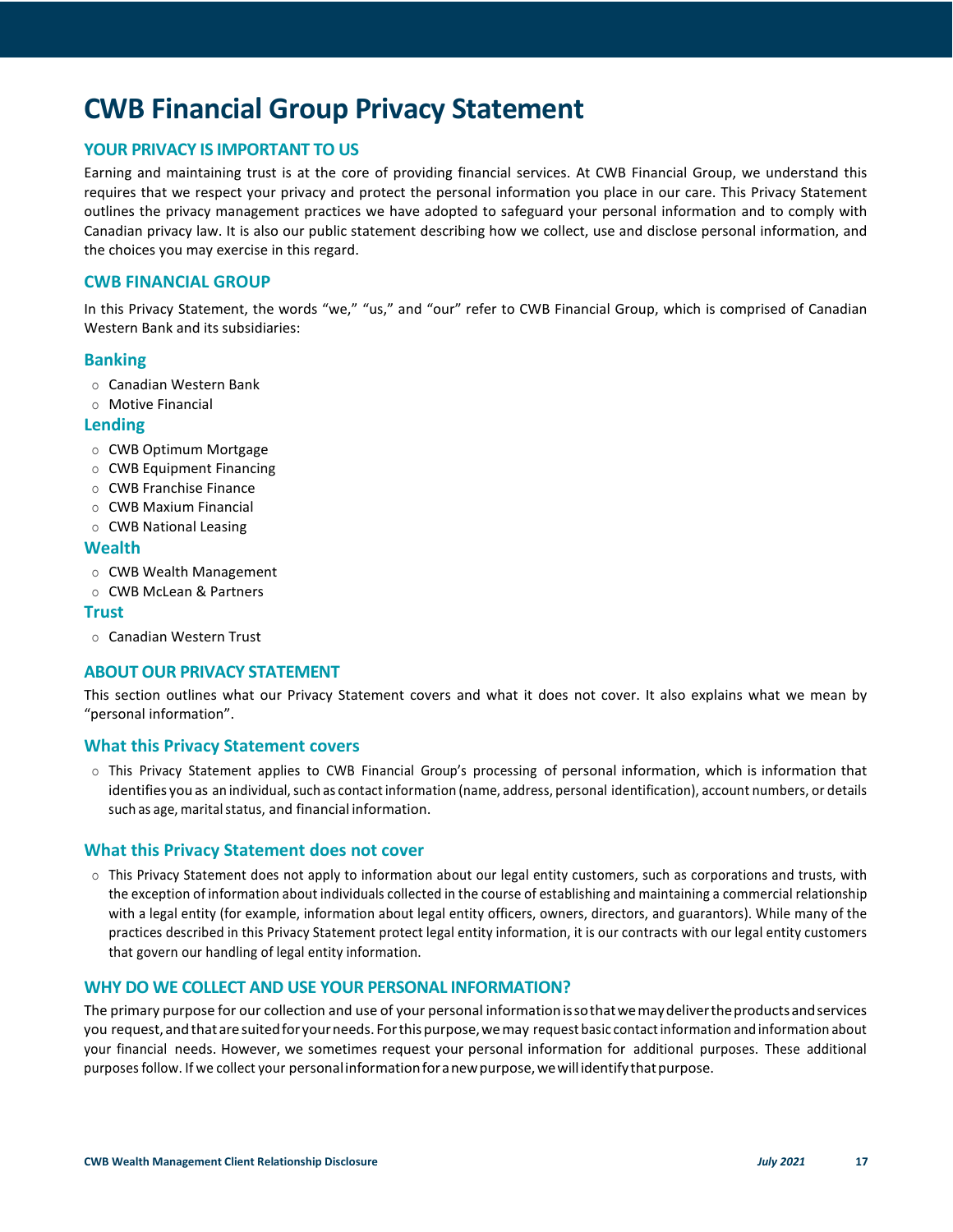#### **To verify your identity**

<sup>o</sup> We may request information about you, including your name, social insurance number, date of birth, occupation, and government- issued identification, to authenticate you, or to meet tax, anti- moneylaundering, andother"knowyourclient" legal andregulatory obligations.

#### **To better manage your relationship with us, respond to any questions you may have, and improve**

#### **our products and services**

<sup>o</sup> We may request information, including language and communication preferences, location, demographics, and interests, to help us understand more about you and how you like to use our products or services.

#### **To determine your eligibility for the products and services you request**

o We may request financial information, including age, employment and financial history, income, credit reports, net worth, investment knowledge and goals, security, assets, and liabilities, to determine your creditworthiness or eligibility for, or appropriateness of, the products or services you request or receive.

#### **To keep our employees and customers safe and to protect against theft, fraud and property damage**

o We may request and retain information from you to maintain service quality and to ensure the safety of our clients, employees and others, and to protect against potential illegal activities, such as, theft, fraud, and vandalism.

#### **To comply with legal or regulatory requirements**

- $\circ$  Tocomply with Canadian anti-money laundering laws, we may request information about you, including employment information, your purpose in requesting products orservices, and the identity ofindividuals who own or control legal entity customers. We are also required by anti- money laundering laws to ensure this information is current, so we may need to confirm this information from time to time.
- $\circ$  Tocomply with income tax laws, we may request information, such as your Social Insurance Number, beneficiary information, and citizenship/ residency information.
- <sup>o</sup> To comply with securities law requirements, we may ask about your investment knowledge and experience, investment horizon, risk tolerance, and ownership/involvement in public companies.
- <sup>o</sup> CWB Financial Group companies, who are members of self-regulatory organizations (SROs) like the Mutual Fund Dealers Association of Canada(MFDA)orInvestmentIndustryRegulatoryOrganizationof Canada(IIROC),mayberequiredtocollect and disclose personal information to these SROs from time to time. SROs collect, use, and disclose personal information to ensurememberorganizationsand regulatedindividualsarecomplyingwithSROrulesandregulations.

#### **To determine what additional products and services we offer that may interest you**

 $\circ$  Our employees are trained to assist you in meeting your financial goals. Accordingly, from time to time, they may inquire about your financial needs. At any time, you can choose to remove your name from our email and print marketing efforts by followingthestepsoutlinedinyour consent and your choices.

#### <span id="page-17-0"></span>**HOW DO WE COLLECT YOUR PERSONAL INFORMATION?**

Most of the personal information we collect about you will be collected directly from you (for example, from application forms you complete). However, we collect personal information in other direct and indirect ways. Some examples include:

#### **From your use of our products and services**

- <sup>o</sup> Using most of our products and services create transactionalrecords that we periodically report to you.
- <sup>o</sup> At account opening, we will ask to review and record information about your identification documents, such as your driver's license and passport.
- <sup>o</sup> Depending on the product or service you request, we may ask you for information about your assets, liabilities, income and expenses.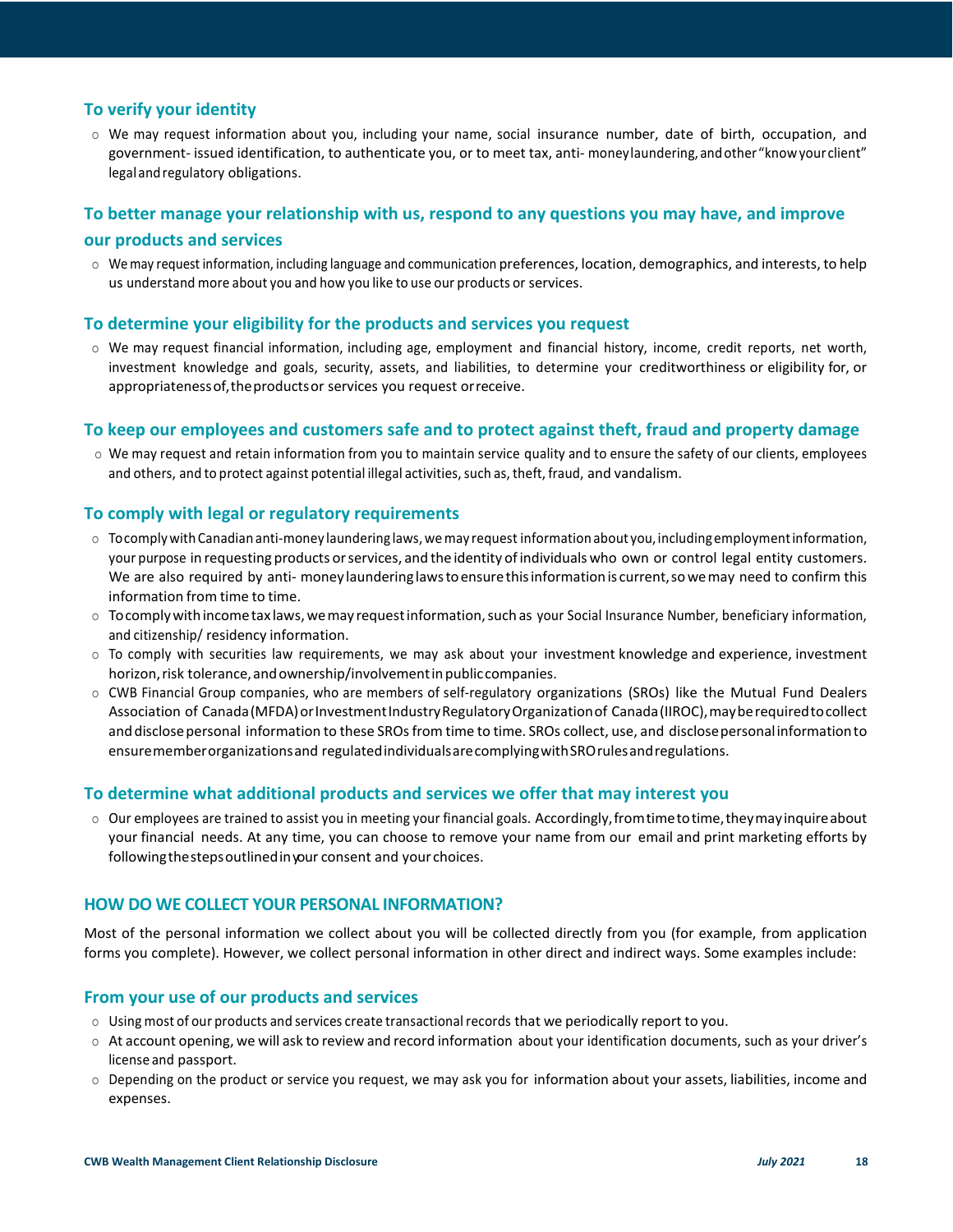- $\circ$  For certain insurance products, we may ask you for health information.
- <sup>o</sup> Duringthecourseofourrelationship,wemayaskyouforpersonal information to verify your identity from time to time.

#### **From your interactions with our staff**

- <sup>o</sup> Yourinteractionswith ourstaff,whetherin person, overthephone, over email, or over other electronic channels may result in us collecting personal information fromyou.
- $\circ$  We may monitor, record, and retain phone calls or our email exchanges with you.
- $\circ$  We may collect video surveillance in and around our offices, branches and automated banking machines.

#### **From your use of our website and mobile applications**

- <sup>o</sup> We monitor the use of our websites, mobile applications and networks to guard against cyberattacks.
- <sup>o</sup> When you navigate our websites, we may monitor and record information about how you interact with our websites. Generally, this collection will not involve personal information but rather computer Internet Protocol (IP)addresses.
- <sup>o</sup> When you access our applications on mobile devices, we may collect locationdata.Youmaydisablethiscollectionthroughyour mobile device's settings.

#### **From third parties**

- $\circ$  Assessing your eligibility for certain products and services may require usto obtain information about you from third parties, includingcredit reporting agencies. We will obtain your explicit consent prior to collecting any suchinformation.
- <sup>o</sup> Tolessenthe riskofbeingprovidedincorrectinformation,wemay request that you provide your Social Insurance Number. You are under no obligation to provide your Social Insurance Number to us for this reason. However, providing us with your Social Insurance Number lessensthe chance that credit reporting agencies will provide us with incorrect information aboutyou.

#### <span id="page-18-0"></span>**HOW DO WE PROTECT YOUR PERSONAL INFORMATION?**

CWB FinancialGroup is committed to protecting your privacy and the confidentiality of your personal information. We strive to ensure adequate security for records containing personal information to prevent unauthorized access, use, disclosure, or destruction. Below are some of the ways we keep this commitment:

#### **Accountability**

o Wehave a Chief PrivacyOfficerto oversee CWB FinancialGroup's privacymanagementprogram,whichincludessettingpoliciesand procedures and monitoring their effectiveness.

#### **Appropriate safeguards**

<sup>o</sup> We have a thorough information governance program in place to protect your personal information against unauthorized access. This program includes robust administrative, technical and physical safeguards.

#### **Employee education and ethical conduct**

- <sup>o</sup> Newemployeesarerequiredtoundergoprivacytrainingaspartof their employee onboarding experience. Every CWB Financial Group employee is also required to complete privacy training each year. Each employee is expected to respect and protect any personalinformation that they may have access to.
- <sup>o</sup> Privacy principles, such as only accessing information for legitimate business purposes, are also embedded in our employee Code of Conduct. Failure to abide by our Code of Conduct will result in appropriate disciplinarymeasures, whichmay includedismissal.

#### **Third party controls**

o We assess the privacy management practices and controls of third party service providers prior to providing them with any personal information. Once satisfied that a service provider protects personal information inamannerconsistentwithourown, wewillonlyprovidetheservice providerwiththepersonalinformationnecessaryforittodeliverthe contracted service.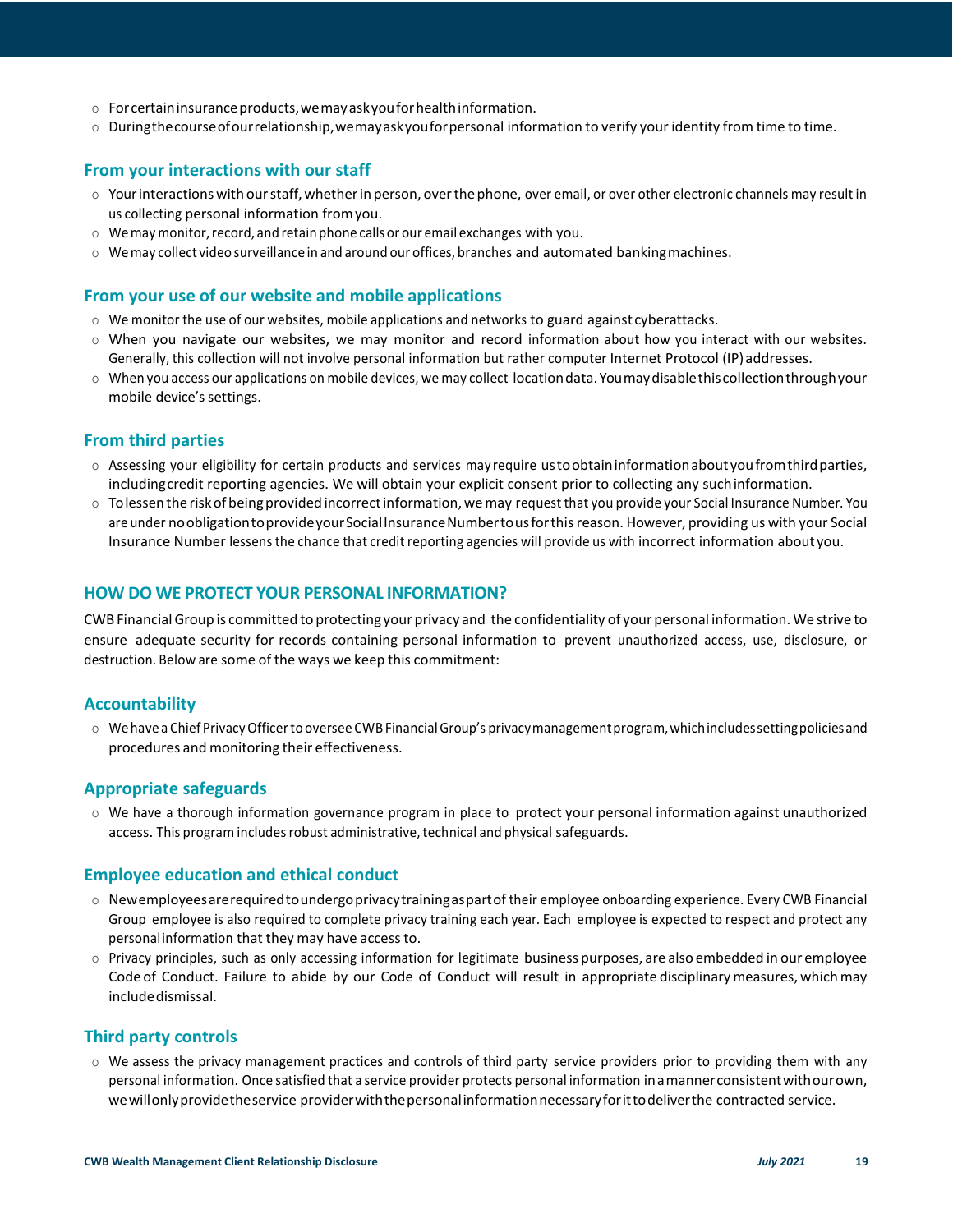$\circ$  We will, from time to time, use service providers outside Canada. Accordingly, this may mean that your personal information could be accessibleto foreign government agencies under applicablelaw.

#### **Retention**

- $\circ$  We will only retain personal information collected in accordance with this Privacy Statement.
- <sup>o</sup> We have a retention policy to ensure that we destroy personal information once it is no longer needed for the purposes for which we collected it.

#### <span id="page-19-0"></span>**WHEN DO WE SHARE OR DISCLOSE YOUR PERSONAL INFORMATION?**

Wewill generally only share your personal information within CWB Financial Group or disclose your personal information to third parties to provide you with the products and services you request. We do not sell or disclose your personal information to other companies outside of the CWB Financial Group without consent, unless required or permitted by law. The following list expands uponwhatwemeanbythisandalso setsoutotherreasonswemayneedtoshareordiscloseyourpersonal information:

#### **To facilitate and optimize how we deliver products and services to you**

- <sup>o</sup> We may disclose your personal information with your agents (for example, mortgage brokers) or legally appointed representatives (for example, powers of attorney) when we determine they are authorized to act on your behalf.
- <sup>o</sup> We may share your personal information within CWB Financial Group to ensure our information isaccurate.

#### **To enable our service providers to help us serve you better**

- $\circ$  From time to time, we contract with third party service providers (such as cheque clearers, statement printers, card issuers, property appraisers, and insurers) to assist us in providing you with our products and services or to perform services on our behalf.Thismayrequireusto share your personal information with these third parties.
- <sup>o</sup> We assess a service provider's ability to maintain your personal information secure prior to providing it with personal information, and we never authorize these third parties to use the personal information we share for their own marketing purposes.

#### **To assess credit and collect on debts owing to us**

- <sup>o</sup> We may periodically disclose your credit information, including payment history, to credit reporting agencies to fulfill the contracts governing our use of these services.
- <sup>o</sup> We may need to disclose your personal information to confirm ownership and details of loan collateral.
- <sup>o</sup> Wemayneedtodisclose yourpersonalinformationwithcollection agencies or other financial institutions to collect on debts owing to us should we refer your file to collection.

#### **To manage our risks**

- <sup>o</sup> We may share information within CWB Financial Group in order to performdataanalyticstoaggregateandanalyzeourcredit andbusiness risks.
- $\circ$  Provided the terms governing your product or service allow for assignment, we may disclose your personal information to a prospective purchaser should we decide to assign our rights in your product or service.

#### **Where required or permitted by law or regulation**

- <sup>o</sup> Wewilldiscloseyourpersonal informationwithlawenforcementor other governmentagencieswhenwearelegallycompelled todosoby court order,warrant, or otherlegislative orregulatory authority.
- <sup>o</sup> Privacy law also allows us to disclose personal information without consentin certain situations. For example, we may disclose personal information to other government agencies or other organizations where the disclosure is reasonably necessary to combat fraud or money laundering, protect vulnerable individuals or in an emergency where someone's health or life is at risk.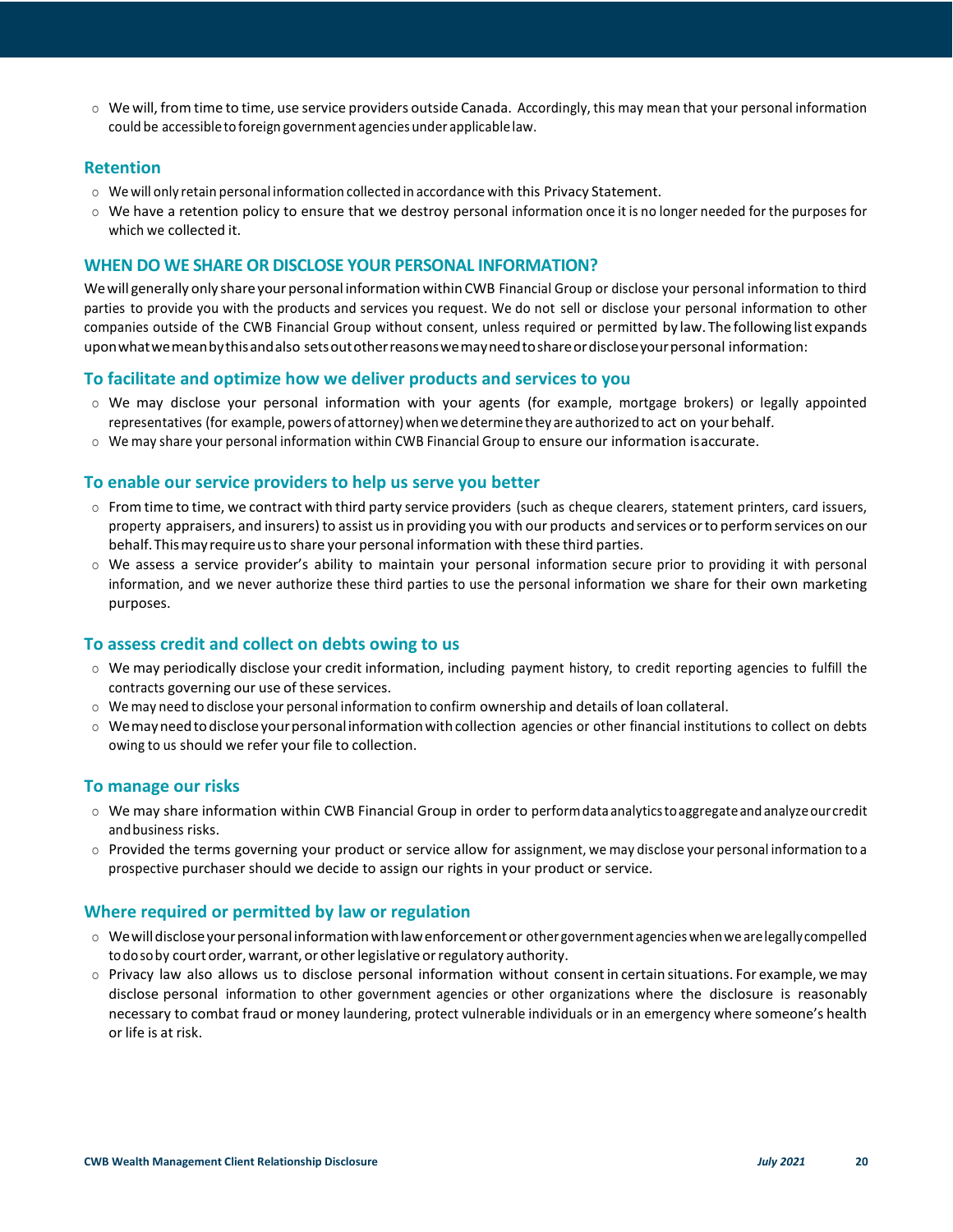#### **To inform you of CWB Financial Group products and services**

<sup>o</sup> Providedyouhavenotwithdrawnyourconsentasoutlinedin**'7**.Your consent and your choices', we may share yourinformation within CWB Financial Group so that our partner companies may inform you about products and services they think may be of interest to you.

#### <span id="page-20-0"></span>**YOUR CONSENT AND YOUR CHOICES**

It is your choice to provide us with the personal information we require so that we may provide you the products and services you request.If you choose to not provide us with the personal information we require, we may be unable orlimited in our ability to deliver these products and services or to provide holistic financial advice to you. Unless you advise us otherwise, we will assume that we haveyourconsenttocollect, use and disclose your personal information forthe purposes and in the manner outlined in this Privacy Statement.

<sup>o</sup> To theextentyourpersonalinformationisusedinourmarketingefforts, you may exercise the following choices, which will not impact our ability to deliver or to continue providing the products and services you request or currently use. Please note that while we will act on your choices promptly, electing to remove your name from marketing lists may not impact marketing initiatives already in progress.

#### **Marketing from your CWB Financial Group company**

o You may request that the CWB Financial Group company you deal with remove you from its marketing lists by contacting your branch or office, emailing us at **[privacy@cwbank.com](mailto:privacy@cwbank.com)**, or sending us written instructions attheaddressforthatcompanynoted in**'8**.Importantinformation'.

#### **Marketing from other CWB Financial Group companies**

<sup>o</sup> Youmay requestthatyourpersonal informationnotbesharedwith otherCWBFinancialGroupcompaniesforthepurposeof marketing toyoubycontactingyourbranchoroffice,emailingusat**privacy@ cwbank.com**,orsendinguswritteninstructions attheaddressforthat company noted in **'8**. Important information'.

#### <span id="page-20-1"></span>**IMPORTANT INFORMATION**

#### **Correcting and accessing your personal information**

- <sup>o</sup> Wemake business decisionsbased ontheinformationwe have about you.Thereforeitisimportantthattheinformationwehave aboutyouis accurate. Contact your branch or office at any time if you wish to verify the accuracy or update the information we have about you.
- $\circ$  Weprovide you with periodicaccess to your personal information in the form of transaction activity records, including account statements and trade confirmations. If you would like access to other personal information we have about you, you may submit a written request to the branch or officewhere you conduct business orwrite to CWB Financial Group's Chief Privacy Officer. We endeavour to provide you with the information we have as soon as practicable. Please note that there may be instances where access may be restricted as permitted or required by law. Examples may include information that is subject to legal privilege, information containing confidential commercial information and information relating to a third party. If able, we will advise you of the reasons for restricting access.

#### **Challenging compliance**

<sup>o</sup> If you have any questions or concerns about this Privacy Statement, our privacy practices, orif you would like to review your personal information, please contact your CWB Financial Group branch or office. Alternatively, youmaywritetoCWBFinancial Group'sChiefPrivacy Officer at:

Chief Privacy Officer CWB Financial Group 3000-10303 Jasper Avenue Edmonton, Alberta T5J 3X6 [privacy@cwbank.com](mailto:privacy@cwbank.com)